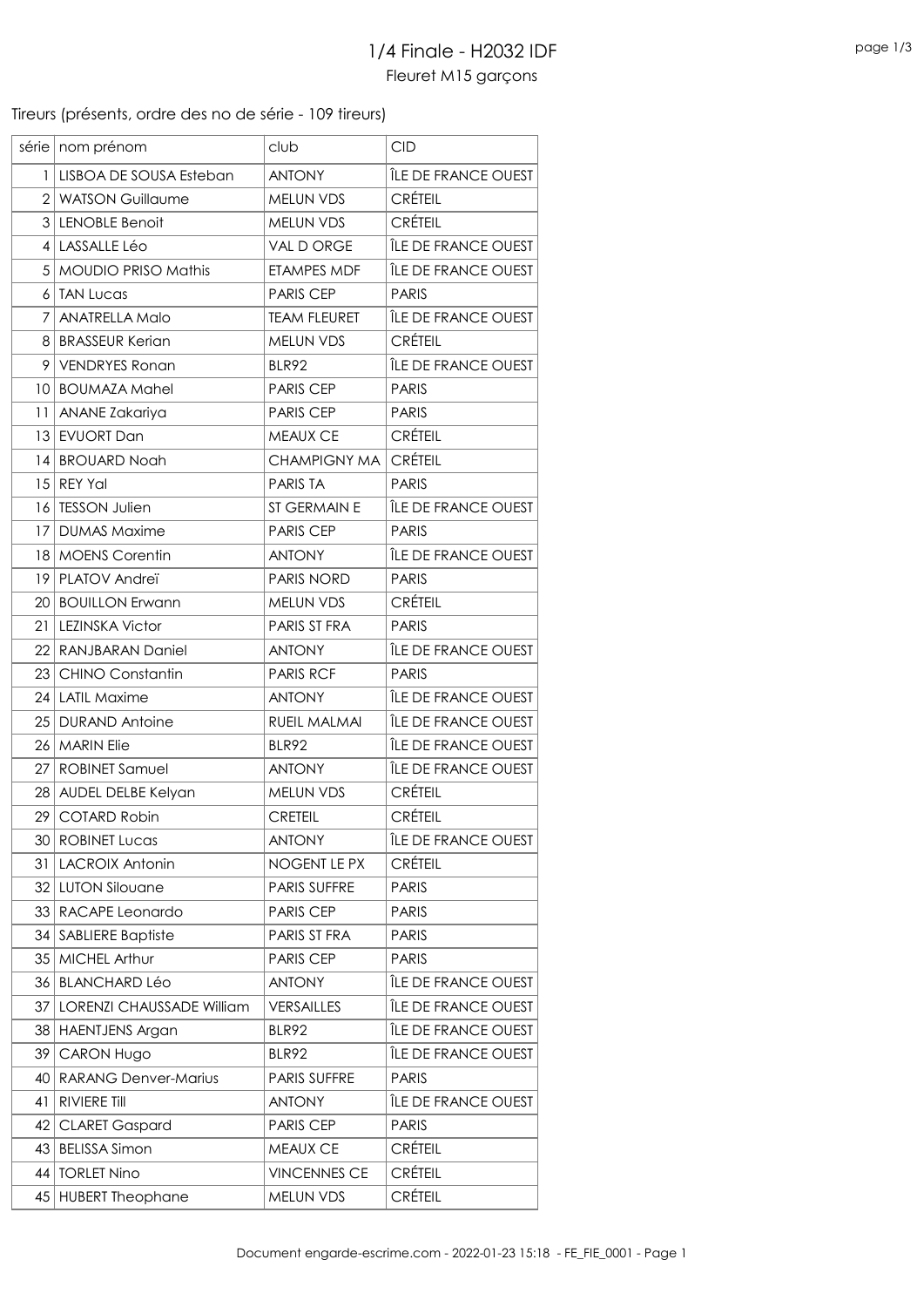Tireurs (présents, ordre des no de série - 109 tireurs)

| série           | nom prénom                      | club                | <b>CID</b>                 |
|-----------------|---------------------------------|---------------------|----------------------------|
| 46              | <b>VOLPEL Roman</b>             | <b>PARIS CEP</b>    | <b>PARIS</b>               |
| 47              | SALL Zackaria                   | <b>CHAMPIGNY MA</b> | <b>CRÉTEIL</b>             |
| 48              | GUO Zhanyi                      | <b>TRAPPES EC</b>   | ÎLE DE FRANCE OUEST        |
| 50              | <b>BONOMO Aurel</b>             | MEAUX CE            | <b>CRÉTEIL</b>             |
| 51              | <b>BOUCHE Matthias</b>          | <b>VILLEMOMBLE</b>  | <b>CRÉTEIL</b>             |
| 52              | <b>BERNARD GOMES Guillaume</b>  | <b>CHAMPIGNY MA</b> | <b>CRÉTEIL</b>             |
| 53              | NGUYEN QUANG Sacha              | <b>VINCENNES CE</b> | <b>CRÉTEIL</b>             |
| 54              | PLASSON Clément                 | SURESNES CE         | ÎLE DE FRANCE OUEST        |
| 55              | LE GOASCOZ Eliott               | LE PECQ US          | ÎLE DE FRANCE OUEST        |
| 56              | <b>WOUSSEN Noa</b>              | PLESSIS BOU         | ÎLE DE FRANCE OUEST        |
| 58              | <b>BOUTERUCHE Nathan</b>        | SEVRES JE           | ÎLE DE FRANCE OUEST        |
| 59              | <b>FRANCO MARQUES Lucas</b>     | VILLEMOMBLE         | <b>CRÉTEIL</b>             |
| 60              | SAINT AIME Clément              | <b>ETAMPES MDF</b>  | ÎLE DE FRANCE OUEST        |
| 61              | <b>GOURDAIN Paul</b>            | <b>VERSAILLES</b>   | ÎLE DE FRANCE OUEST        |
| 62              | MURAWJOW Victor                 | PARIS ST FRA        | <b>PARIS</b>               |
| 63              | <b>ZUK Jean Paul</b>            | <b>PARIS ESC</b>    | <b>PARIS</b>               |
|                 | 64 NGUYEN-MARTINET Liam         | <b>BLR92</b>        | ÎLE DE FRANCE OUEST        |
| 65              | <b>PAGES Esteban</b>            | <b>PARIS NORD</b>   | <b>PARIS</b>               |
| 66              | <b>VUILLEMIN Paul</b>           | <b>ANTONY</b>       | <b>ILE DE FRANCE OUEST</b> |
| 67              | <b>ROY Gabriel</b>              | <b>MENNECY</b>      | ÎLE DE FRANCE OUEST        |
| 68              | <b>BROZZI Corentin</b>          | MEAUX CE            | <b>CRÉTEIL</b>             |
| 69              | <b>HERICOTTE Swann</b>          | <b>COURBEVOIE</b>   | ÎLE DE FRANCE OUEST        |
| 70              | <b>BOYET Bastien</b>            | <b>MENNECY</b>      | ÎLE DE FRANCE OUEST        |
| 71              | <b>MAILLOT Vincent</b>          | <b>BOIS COLOMBE</b> | ÎLE DE FRANCE OUEST        |
| 72 <sub>1</sub> | <b>TESSIER Liam</b>             | <b>SEVRES JE</b>    | ÎLE DE FRANCE OUEST        |
| 73              | <b>GOUZIK Théodore</b>          | <b>PARIS CEFC</b>   | <b>PARIS</b>               |
| 74              | <b>LAYANI Ilan</b>              | LE PERREUX          | <b>CRÉTEIL</b>             |
| 75              | <b>BELLEMIN-COMTE Alexandre</b> | <b>VILLE AVRAY</b>  | ÎLE DE FRANCE OUEST        |
| 77              | <b>GUILLOU Ambroise</b>         | <b>ANTONY</b>       | ÎLE DE FRANCE OUEST        |
| 78              | LEPAROUX Jean                   | PARIS SUFFRE        | <b>PARIS</b>               |
| 79              | <b>BRETAUDEAU Robin</b>         | <b>COMBS VILLE</b>  | <b>CRÉTEIL</b>             |
| 80              | <b>CZERNICH Colin</b>           | <b>PARIS CEFC</b>   | <b>PARIS</b>               |
| 81              | <b>GOGDET Lucio</b>             | ST GERMAIN E        | <b>ILE DE FRANCE OUEST</b> |
| 82              | <b>HEINTZ-LADRIERE Lazare</b>   | PARIS ST FRA        | <b>PARIS</b>               |
| 83              | <b>BOUGON Pierre-Louis</b>      | <b>VERSAILLES</b>   | ÎLE DE FRANCE OUEST        |
| 84              | <b>BAROUDI-BARBOT Liam</b>      | MENUCOURT EC        | ÎLE DE FRANCE OUEST        |
| 85              | <b>CHAMPFRAULT Mathias</b>      | <b>CRETEIL</b>      | <b>CRÉTEIL</b>             |
| 86              | <b>CORTINOVIS Gaspard</b>       | <b>ANTONY</b>       | ÎLE DE FRANCE OUEST        |
| 87              | <b>VALENTIN-KIBLUT Louis</b>    | <b>ANTONY</b>       | ÎLE DE FRANCE OUEST        |
| 89              | <b>GRILLON Maxime</b>           | VAL D ORGE          | ÎLE DE FRANCE OUEST        |
| 90              | <b>HOUDELETTE Jules</b>         | MENUCOURT EC        | ÎLE DE FRANCE OUEST        |
| 91              | <b>ROCHELLE Arthur</b>          | <b>TRAPPES EC</b>   | ÎLE DE FRANCE OUEST        |
| 92              | <b>GROUSSIN Benjamin</b>        | PARIS CEFC          | <b>PARIS</b>               |
| 93              | <b>GAUDUCHEAU Raphael</b>       | <b>RAMBOUILLET</b>  | ÎLE DE FRANCE OUEST        |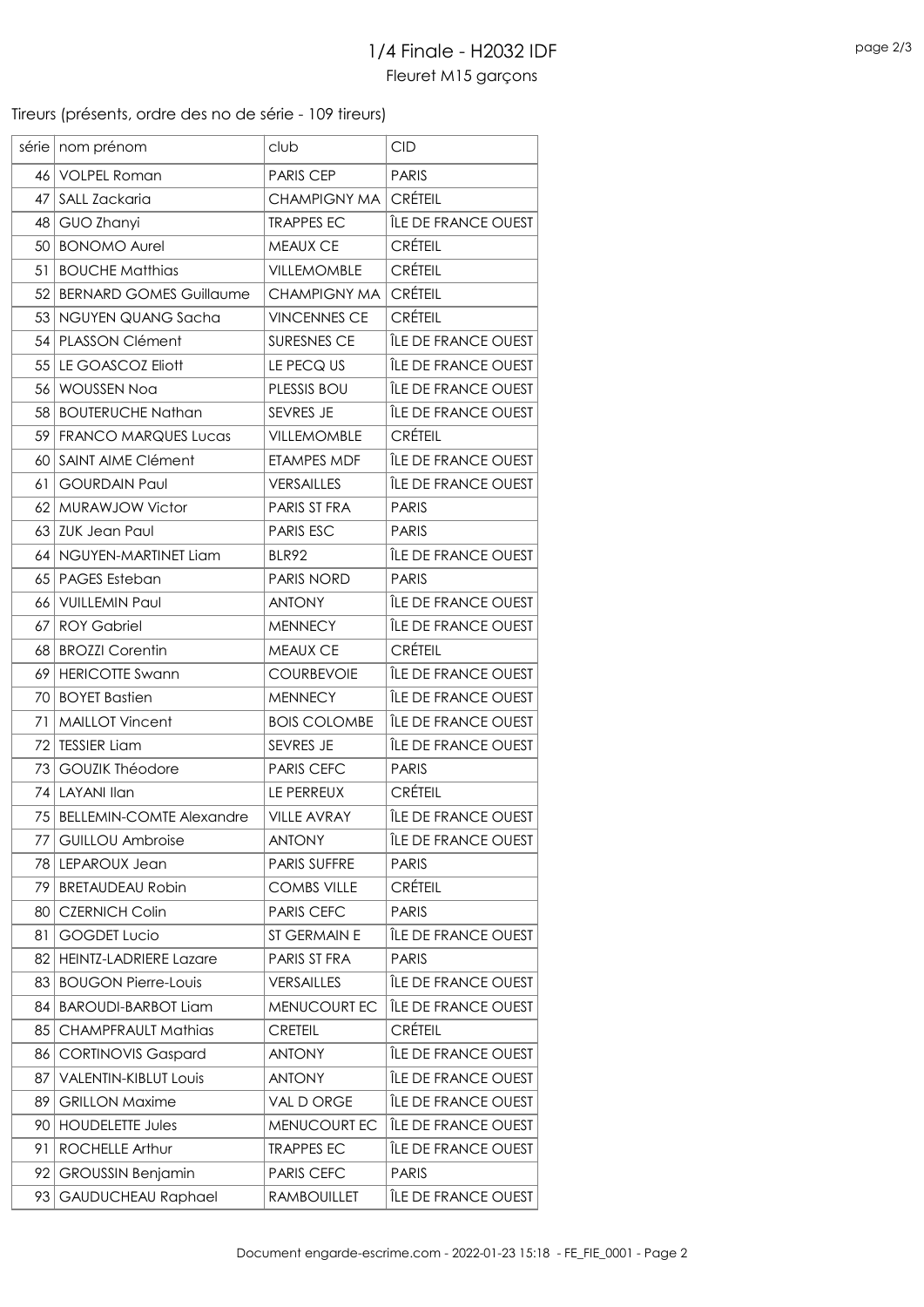#### Tireurs (présents, ordre des no de série - 109 tireurs)

| série | nom prénom                | club               | <b>CID</b>          |
|-------|---------------------------|--------------------|---------------------|
| 95    | <b>GIBERGUES Philippe</b> | ST GERMAIN E       | ÎLE DE FRANCE OUEST |
| 97    | <b>ALEXANDRE Maxime</b>   | <b>PARIS NORD</b>  | <b>PARIS</b>        |
|       | 100 LUO Yigin             | <b>CRETEIL</b>     | <b>CRÉTEIL</b>      |
| 101   | <b>CAVAGNE Leandre</b>    | LE PERREUX         | <b>CRÉTEIL</b>      |
| 102   | <b>RAVEL Thomas</b>       | PARIS EP15         | <b>PARIS</b>        |
|       | 106   DE LAUZON Augustin  | PARIS ST FRA       | <b>PARIS</b>        |
| 107   | FRIHA YAHIAOUI Mahdi      | <b>ANTONY</b>      | ÎLE DE FRANCE OUEST |
| 109   | <b>ROYER Flavien</b>      | <b>COULOMMIERS</b> | <b>CRÉTEIL</b>      |
| 110   | <b>DESJOURS Eloi</b>      | <b>PARISTA</b>     | <b>PARIS</b>        |
|       | 114 GUITELMAN Killian     | <b>COULOMMIERS</b> | <b>CRÉTEIL</b>      |
|       | 115 AVELINE Théo          | <b>MEAUX CE</b>    | <b>CRÉTEIL</b>      |
|       | 120 LACROIX Agostino      | <b>PARIS SCUF</b>  | <b>PARIS</b>        |
|       | 126 LIEDOT Raphaël        | <b>PARIS NORD</b>  | <b>PARIS</b>        |
|       | 128 LABAT Antoine         | <b>PARIS NORD</b>  | <b>PARIS</b>        |
| 133   | <b>MARTIN Gaspard</b>     | ST GERMAIN E       | ÎLE DE FRANCE OUEST |
| 137   | <b>URSENBACH Martin</b>   | <b>CRETEIL</b>     | <b>CRÉTEIL</b>      |
|       | 143 LACHKAR Elone         | <b>CRETEIL</b>     | <b>CRÉTEIL</b>      |
|       | 146 LEVAUX Florian        | <b>COULOMMIERS</b> | <b>CRÉTEIL</b>      |
| 147   | <b>BOTZ Maximilien</b>    | <b>PARIS NORD</b>  | <b>PARIS</b>        |
|       | 156   MAUMY Arsène        | <b>PARISTA</b>     | <b>PARIS</b>        |
| 157   | <b>KARSENTHY Solal</b>    | <b>PARIS NORD</b>  | <b>PARIS</b>        |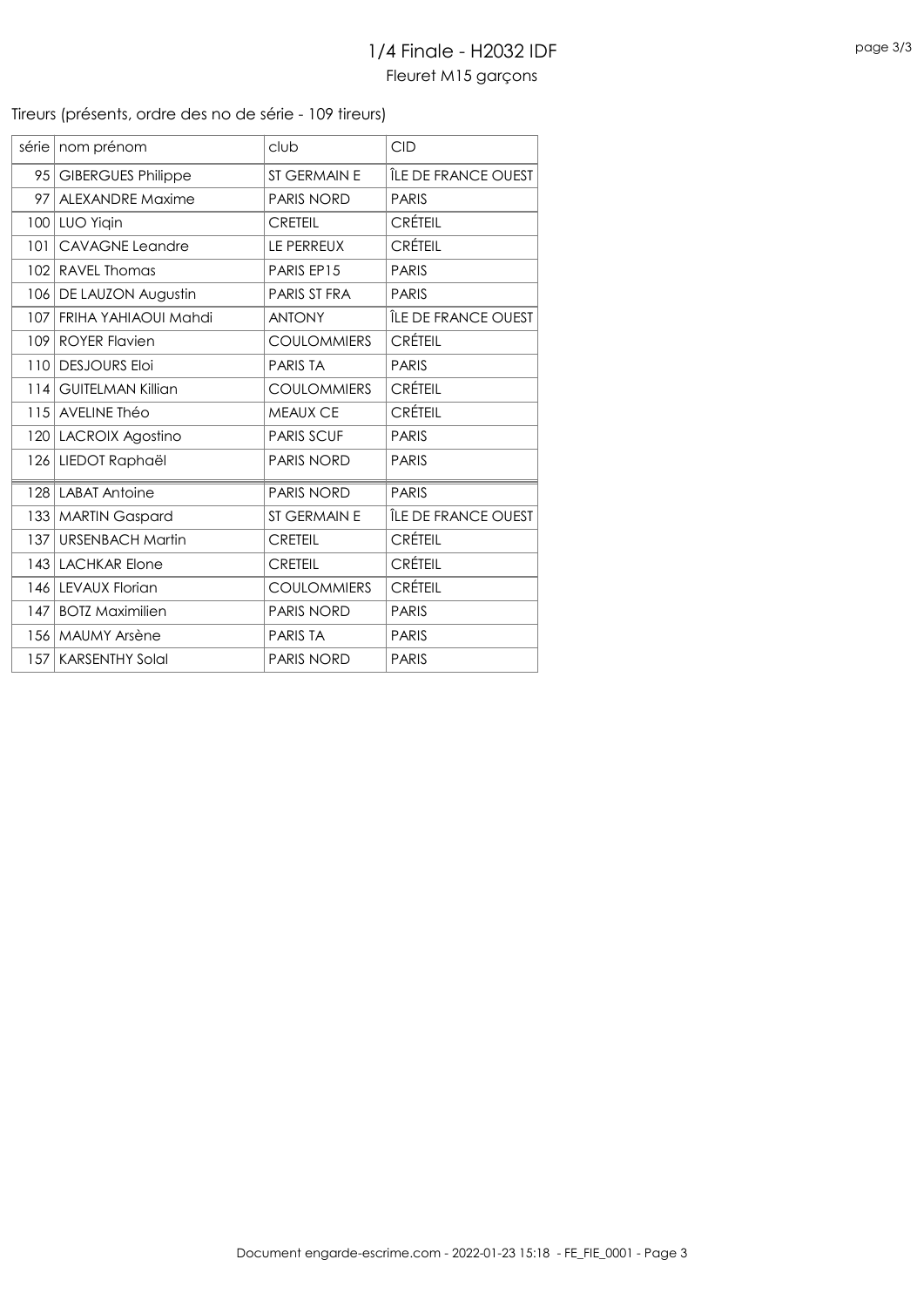### Poules, tour No 1

### Poule No 1 9:10 Piste 1 Arbitre: FOUQUET Lucas VAL D ORGE

|                                |                    |        |          |                |   |   |        | V/M   | ind. | TD |
|--------------------------------|--------------------|--------|----------|----------------|---|---|--------|-------|------|----|
| <b>GOUZIK Théodore</b>         | <b>PARIS CEFC</b>  |        |          | 4              |   |   | 3      | 0.167 | -17  | 12 |
| RACAPE Leonardo                | <b>PARIS CEP</b>   |        |          | $\sqrt{}$      |   | 3 |        | 0.833 |      | 28 |
| <b>MARTIN Gaspard</b>          | ST GERMAIN E       | V      | 3        |                |   |   |        | 0.333 | -8   | 17 |
| <b>BERNARD GOMES Guillaume</b> | CHAMPIGNY MA       | 4      | 3        |                |   |   | $\vee$ | 0.167 | -9   | 19 |
| LISBOA DE SOUSA Esteban        | <b>ANTONY</b>      | $\vee$ | $\vee$   | V              |   |   |        | 000.1 | 26   | 30 |
| ROYER Flavien                  | <b>COULOMMIERS</b> | V      | $\Omega$ | $\checkmark$   | 3 |   |        | 0.333 | -8   | 16 |
| <b>CARON Hugo</b>              | BLR92              |        |          | V <sub>4</sub> |   |   |        | 0.667 | - 1  | 19 |

#### Poule No 2 9:10 Piste 2

Arbitre: CHOLVY Sacha VINCENNES CE, AUREY Anthony BAYONNE AVIR

|                         |                     |   |   |   |                |                |                | V/M   | ind.  | TD |
|-------------------------|---------------------|---|---|---|----------------|----------------|----------------|-------|-------|----|
| DE LAUZON Augustin      | <b>PARIS ST FRA</b> |   | 0 | V | $\overline{2}$ | 3              |                | 0.167 | $-18$ | 11 |
| <b>WATSON Guillaume</b> | MELUN VDS           | ν |   | V | V              | V              | $\vee$         | 1.000 | 25    | 30 |
| <b>KARSENTHY Solal</b>  | <b>PARIS NORD</b>   | 4 | 0 |   | $\overline{2}$ | $\overline{2}$ |                | 0.000 | $-20$ | 10 |
| <b>HERICOTTE Swann</b>  | <b>COURBEVOIE</b>   | ν |   | V |                | V              | $\overline{2}$ | 0.500 | -4    | 19 |
| <b>BROZZI Corentin</b>  | <b>MEAUX CE</b>     | ν |   | V | 4              |                | $\overline{2}$ | 0.500 | 2     | 22 |
| <b>BLANCHARD Léo</b>    | <b>ANTONY</b>       | V |   | V | $\vee$         |                |                | 0.833 | 13    | 26 |
| <b>LUTON Silouane</b>   | <b>PARIS SUFFRE</b> | V | 2 | V | V              |                | 2              | 0.500 |       | 19 |
|                         |                     |   |   |   |                |                |                |       |       |    |

#### Poule No 3 9:10 Piste 3 Arbitre: BESSY Matthieu SGLP ESCRIME

|                          |                     |   |        |           |   |        |          | V/M   | ind.  | TD |
|--------------------------|---------------------|---|--------|-----------|---|--------|----------|-------|-------|----|
| <b>ROY Gabriel</b>       | <b>MENNECY</b>      |   | V3     |           |   | 4      | $\Omega$ | 0.600 |       | 17 |
| <b>ROBINET Lucas</b>     | <b>ANTONY</b>       | ◠ |        | V         | っ | 2      | 3        | 0.200 | $-7$  | 14 |
| RAVEL Thomas             | PARIS EP15          | 0 |        |           | 2 | 2      |          | 0.000 | $-17$ | 8  |
| <b>SABLIERE Baptiste</b> | <b>PARIS ST FRA</b> | 2 | $\vee$ |           |   | $\vee$ |          | 0.800 | 9     | 22 |
| LAYANI Ilan              | LE PERREUX          | V | V      | $\sqrt{}$ |   |        |          | 0.600 | -1    | 17 |
| LENOBLE Benoit           | <b>MELUN VDS</b>    | V | V      |           |   | $\vee$ |          | 0.800 | 13    | 23 |
|                          |                     |   |        |           |   |        |          |       |       |    |

Poule No 4 9:10 Piste 4 Arbitre: REMY Vincent PARIS TA

|                                 |                    |    |        |   |        |   |        |   | V/M   | ind | TD |
|---------------------------------|--------------------|----|--------|---|--------|---|--------|---|-------|-----|----|
| <b>BELLEMIN-COMTE Alexandre</b> | <b>VILLE AVRAY</b> |    | 3      |   | V      | 3 | 3      |   | 0.333 | -2  | 19 |
| MICHEL Arthur                   | <b>PARIS CEP</b>   |    |        | V | V      |   | V      | 3 | 0.667 | 8   | 25 |
| <b>PAGES Esteban</b>            | <b>PARIS NORD</b>  | V  |        |   | V      | 4 | $\vee$ |   | 0.667 |     | 25 |
| GUITELMAN Killian               | <b>COULOMMIERS</b> |    |        |   |        |   |        |   | 0.000 | -22 | 8  |
| LASSALLE Léo                    | VAL D ORGE         | V4 | $\vee$ | V |        |   | 3      |   | 0.833 | 10  | 27 |
| LACROIX Antonin                 | NOGENT LE PX       | V  | 3      | 4 | $\vee$ |   |        |   | 0.667 | 10  | 27 |
| FRIHA YAHIAOUI Mahdi            | <b>ANTONY</b>      |    | V4     | 3 |        |   |        |   | 0.333 | -11 | 15 |
|                                 |                    |    |        |   |        |   |        |   |       |     |    |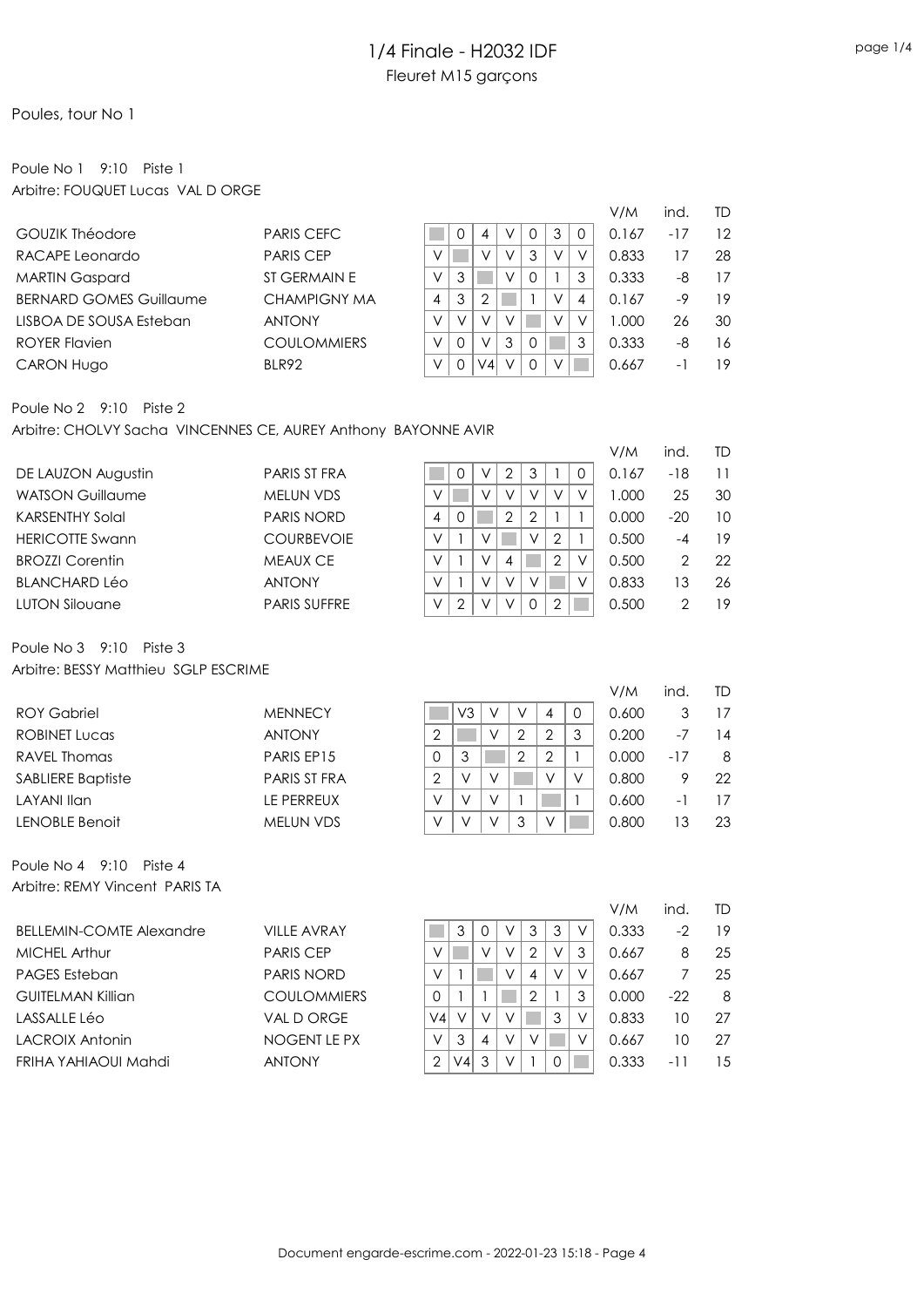### Poules, tour No 1

### Poule No 5 9:10 Piste 5 Arbitre: PERTHUIS Loic COMBS VILLE

|                            |                     |                |        |   |   |        |          |        | V/M   | ind.           | TD |
|----------------------------|---------------------|----------------|--------|---|---|--------|----------|--------|-------|----------------|----|
| COTARD Robin               | CRETEIL             |                |        |   |   | 4      | 3        | v      | 0.667 |                | 27 |
| CAVAGNE Leandre            | L <b>E PERREUX</b>  | 2              |        | 4 |   | 0      | V        | 3      | 0.167 | $-14$          | 15 |
| RARANG Denver-Marius       | <b>PARIS SUFFRE</b> | 3              |        |   | 0 |        |          | 3      | 0.167 | $-16$          | 13 |
| <b>VUILLEMIN Paul</b>      | <b>ANTONY</b>       | 3              | $\vee$ |   |   | 4      | $\Omega$ | $\vee$ | 0.500 | $\overline{2}$ | 22 |
| NGUYEN-MARTINET Liam       | BLR92               | V              |        |   |   |        | $\vee$   | 3      | 0.833 | ا ا            | 28 |
| <b>MOUDIO PRISO Mathis</b> | ETAMPES MDF         | V              | 4      |   |   | 3      |          | 4      | 0.500 |                | 26 |
| <b>DESJOURS Eloi</b>       | <b>PARIS TA</b>     | $\overline{2}$ |        |   | 4 | $\vee$ |          |        | 0.667 | 3              | 26 |
|                            |                     |                |        |   |   |        |          |        |       |                |    |

Poule No 6 9:10 Piste 6 Arbitre: DOPPIA Sylvain BLR92

|                           |                  |        |        |        |        |                |          |                | V/M    | ind   | TD. |
|---------------------------|------------------|--------|--------|--------|--------|----------------|----------|----------------|--------|-------|-----|
| <b>ROBINET Samuel</b>     | <b>ANTONY</b>    |        |        |        |        | 4              | 0        | 3              | 0.500  |       | 22  |
| <b>ZUK Jean Paul</b>      | <b>PARIS ESC</b> | 3      |        | V      |        | V <sub>2</sub> |          | V4             | 0.667  | 3     | 20  |
| URSENBACH Martin          | <b>CRETEIL</b>   |        | 2      |        | 3      | $\Omega$       | $\Omega$ |                | 0.000  | $-23$ | 7   |
| <b>BOYET Bastien</b>      | <b>MENNECY</b>   | 3      |        |        |        | 3              |          |                | 0.167  | $-13$ | 15  |
| <b>BELISSA Simon</b>      | <b>MEAUX CE</b>  | $\vee$ |        | $\vee$ |        |                | 0        | $\overline{2}$ | 0.500  | $-1$  | 18  |
| <b>TAN Lucas</b>          | <b>PARIS CEP</b> | V      | $\vee$ | $\vee$ | $\vee$ | V              |          |                | 000. I | 28    | 30  |
| <b>GIBERGUES Philippe</b> | ST GERMAIN E     | V      | 3      | $\vee$ | $\vee$ | $\vee$         | 0        |                | 0.667  | 6     | 23  |
|                           |                  |        |        |        |        |                |          |                |        |       |     |

Poule No 7 9:10 Piste 7 Arbitre: MFOUNGOUO Chimed PARIS CEP

|                           |                     |                |   |        |        |                |        |        | V/M   | ind.  | TD. |
|---------------------------|---------------------|----------------|---|--------|--------|----------------|--------|--------|-------|-------|-----|
| RIVIERE TIII              | <b>ANTONY</b>       |                | 3 |        |        | V              | V      |        | 0.667 |       | 24  |
| ANATRELLA Malo            | <b>TEAM FLEURET</b> | V              |   | V      | V      | v              | $\vee$ | V      | 1.000 | 20    | 30  |
| AUDEL DELBE Kelyan        | <b>MELUN VDS</b>    | V              |   |        | V      | $\overline{4}$ | V      | V      | 0.667 | 1     | 25  |
| <b>GAUDUCHEAU Raphael</b> | <b>RAMBOUILLET</b>  |                |   | 0      |        | 2              | V      | 2      | 0.167 | $-17$ | 11  |
| MURAWJOW Victor           | <b>PARIS ST FRA</b> | $\overline{2}$ |   | $\vee$ | $\vee$ |                | 4      | $\vee$ | 0.500 |       | 22  |
| AVELINE Théo              | <b>MEAUX CE</b>     |                | O |        | 3      | $\vee$         |        |        | 0.167 | -18   | 11  |
| LEPAROUX Jean             | <b>PARIS SUFFRE</b> | 3              | 4 | っ      |        | $\Omega$       |        |        | 0.333 | -4    | 19  |
|                           |                     |                |   |        |        |                |        |        |       |       |     |

Poule No 8 9:10 Piste 8 Arbitre: HERRMANN Amaury PARIS NORD

|                         |                   |                |        |   |          |        |        |   | V/M   | ind.  | TD.             |
|-------------------------|-------------------|----------------|--------|---|----------|--------|--------|---|-------|-------|-----------------|
| <b>GOURDAIN Paul</b>    | <b>VERSAILLES</b> |                |        |   |          |        |        |   | 0.667 | 6     | 22              |
| <b>BRASSEUR Kerian</b>  | <b>MELUN VDS</b>  |                |        |   | 3        | $\vee$ | V      | V | 0.833 | 15    | 28              |
| LUO Yigin               | <b>CRETEIL</b>    | 4              | 2      |   |          |        | V      |   | 0.333 | -8    | 17              |
| <b>MARIN Elie</b>       | BLR92             | V              | $\vee$ |   |          |        | $\vee$ | V | 0.833 | 16    | 26              |
| <b>CLARET Gaspard</b>   | <b>PARIS CEP</b>  | $\overline{2}$ | 3      |   |          |        | V      |   | 0.667 | 12    | 25              |
| LACROIX Agostino        | <b>PARIS SCUF</b> |                |        | 3 | $\Omega$ |        |        |   | 0.000 | $-25$ | 5               |
| <b>GUILLOU Ambroise</b> | <b>ANTONY</b>     |                |        |   |          |        |        |   | 0.167 | $-16$ | 10 <sup>°</sup> |
|                         |                   |                |        |   |          |        |        |   |       |       |                 |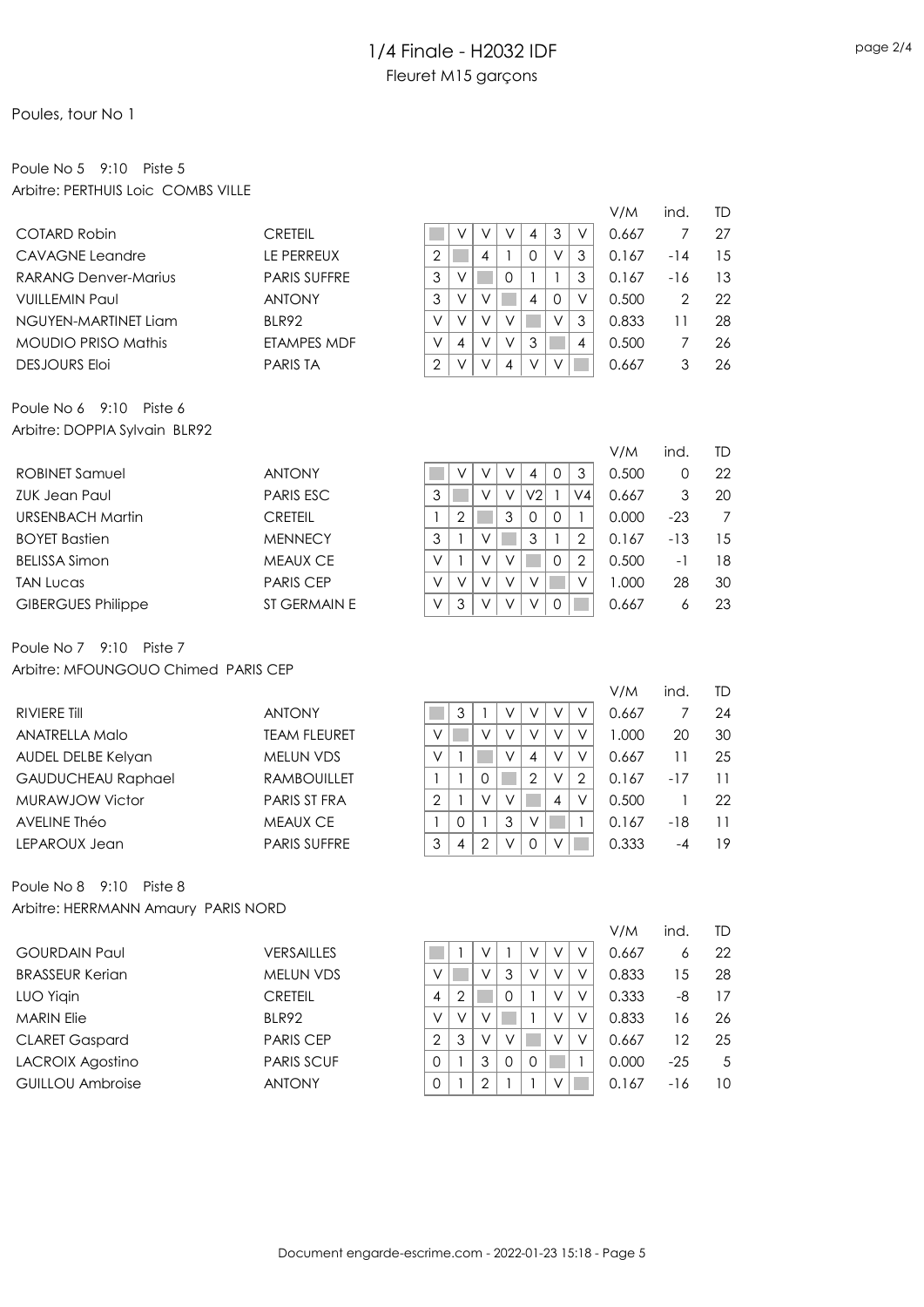### Poules, tour No 1

## Poule No 9 9:10 Piste 9 Arbitre: GENG Sebastien PARIS CEP

|                                                               |                     |                                |                                |                                    |                     | V/M   | ind.  | TD             |
|---------------------------------------------------------------|---------------------|--------------------------------|--------------------------------|------------------------------------|---------------------|-------|-------|----------------|
| <b>TORLET Nino</b>                                            | <b>VINCENNES CE</b> | ٧                              | $\mathsf{O}\xspace$<br>3       | 4                                  | $\vee$<br>$\vee$    | 0.500 | 5     | 22             |
| LIEDOT Raphaël                                                | <b>PARIS NORD</b>   | -1                             | 0<br>$\mathbf 0$               | 0<br>0                             | $\mathbf{1}$        | 0.000 | $-28$ | $\overline{2}$ |
| <b>VENDRYES Ronan</b>                                         | BLR92               | V<br>$\vee$                    | V                              | $\mathbf{1}$                       | V<br>V              | 0.833 | 17    | 26             |
| <b>BRETAUDEAU Robin</b>                                       | <b>COMBS VILLE</b>  | V<br>V                         | $\mathbf{1}$                   | $\overline{2}$                     | V <sub>4</sub><br>٧ | 0.667 | 4     | 22             |
| <b>CHINO Constantin</b>                                       | <b>PARIS RCF</b>    | $\vee$<br>$\vee$               | $\vee$<br>$\vee$               |                                    | V<br>$\vee$         | 1.000 | 21    | 30             |
| SAINT AIME Clément                                            | ETAMPES MDF         | $\vee$<br>0                    | $\overline{2}$<br>$\mathbf{2}$ | $\overline{2}$                     | $\vee$              | 0.333 | $-3$  | 16             |
| <b>ROCHELLE Arthur</b>                                        | <b>TRAPPES EC</b>   | $\vee$<br>$\mathbf{1}$         | 3<br>$\mathbf{1}$              | $\mathbf 0$<br>$\mathsf{O}\xspace$ |                     | 0.167 | $-16$ | 10             |
| Poule No 10 9:10 Piste 10                                     |                     |                                |                                |                                    |                     |       |       |                |
| Arbitre: EL BAZE Noam CRETEIL                                 |                     |                                |                                |                                    |                     |       |       |                |
|                                                               |                     |                                |                                |                                    |                     | V/M   | ind.  | TD             |
| <b>LABAT Antoine</b>                                          | <b>PARIS NORD</b>   | 0                              | 3<br>0                         | $\mathfrak 3$<br>$\mathbf{1}$      | 4                   | 0.000 | $-19$ | 11             |
| <b>DURAND Antoine</b>                                         | <b>RUEIL MALMAI</b> | $\vee$                         | $\vee$<br>$\vee$               | $\vee$                             | $\vee$<br>$\vee$    | 1.000 | 19    | 30             |
| <b>HUBERT Theophane</b>                                       | <b>MELUN VDS</b>    | $\vee$<br>$\mathfrak 3$        | $\vee$                         | $\vee$<br>$\mathsf{O}\xspace$      | $\vee$              | 0.667 | 6     | 23             |
| <b>FRANCO MARQUES Lucas</b>                                   | <b>VILLEMOMBLE</b>  | $\vee$<br>$\overline{2}$       | $\mathbf{1}$                   | $\overline{2}$<br>$\vee$           | 3                   | 0.333 | $-9$  | 18             |
| <b>VALENTIN-KIBLUT Louis</b>                                  | <b>ANTONY</b>       | $\vee$<br>$\mathbf{1}$         | $\mathfrak 3$<br>4             | $\mathbf{1}$                       | 4                   | 0.167 | $-10$ | 18             |
| <b>BOUMAZA Mahel</b>                                          | <b>PARIS CEP</b>    | $\vee$<br>$\overline{2}$       | $\vee$<br>$\vee$               | $\vee$                             | V                   | 0.833 | 16    | 27             |
| <b>MAILLOT Vincent</b>                                        | <b>BOIS COLOMBE</b> | 3<br>V                         | 3<br>V                         | $\overline{2}$<br>V                |                     | 0.500 | $-3$  | 23             |
| Poule No 11<br>9:10<br>Piste 11                               |                     |                                |                                |                                    |                     |       |       |                |
| Arbitre: BURNET Emilien PARIS NORD                            |                     |                                |                                |                                    |                     | V/M   | ind.  | <b>TD</b>      |
| SALL Zackaria                                                 | <b>CHAMPIGNY MA</b> | V                              | $\mathbf{1}$<br>V              | V3                                 | $\vee$<br>V         | 0.833 | 8     | 24             |
| <b>LATIL Maxime</b>                                           | <b>ANTONY</b>       | 3                              | $\vee$<br>0                    | $\vee$<br>$\pmb{4}$                | V                   | 0.500 | 3     | 22             |
| ANANE Zakariya                                                | <b>PARIS CEP</b>    | $\vee$<br>$\vee$               | $\vee$                         | $\vee$<br>$\vee$                   | $\vee$              | 1.000 | 27    | 30             |
| <b>CZERNICH Colin</b>                                         | <b>PARIS CEFC</b>   | $\overline{2}$<br>1            | $\overline{2}$                 | $\vee$<br>$\mathbf{1}$             | 2                   | 0.167 | $-12$ | 13             |
| <b>LACHKAR Elone</b>                                          | <b>CRETEIL</b>      | $\overline{2}$<br>$\mathbf{1}$ | $\mathbf 0$<br>$\mathbf{1}$    | $\overline{2}$                     | 0                   | 0.000 | $-22$ | 6              |
| <b>BOUTERUCHE Nathan</b>                                      | SEVRES JE           | 3<br>$\vee$                    | $\vee$<br>0                    | V                                  | ٧                   | 0.667 | 3     | 23             |
| <b>HOUDELETTE Jules</b>                                       | MENUCOURT EC        | $\overline{2}$<br>$\mathbf{1}$ | $\mathbf 0$<br>V <sub>4</sub>  | 3<br>$\vee$                        |                     | 0.333 | $-7$  | 15             |
| Poule No 12 9:10 Piste 12                                     |                     |                                |                                |                                    |                     |       |       |                |
| Arbitre: GALLET Thibault CHAMPIGNY MA, SADLI Rayan PARIS CEFC |                     |                                |                                |                                    |                     |       |       |                |
|                                                               |                     |                                |                                |                                    |                     | V/M   | ind.  | TD             |
| <b>LEVAUX Florian</b>                                         | <b>COULOMMIERS</b>  | 0                              | $\mathbf{0}$<br>3              | $\mathbf{0}$<br>1                  | 0                   | 0.000 | $-26$ | $\overline{4}$ |

| I FVAIIX Florian    |
|---------------------|
| FVUORT Dan          |
| <b>GOGDET Lucio</b> |
| RAN IBARAN Daniel   |
| ALFXANDRF Maxime    |
| VOLPFL Roman        |
| WOUSSEN Noa         |
|                     |

|                         |                    |        |   |   |   |   |   |   | V/M   | ind. | TD             |
|-------------------------|--------------------|--------|---|---|---|---|---|---|-------|------|----------------|
| LEVAUX Florian          | <b>COULOMMIERS</b> |        | 0 |   | 3 |   |   |   | 0.000 | -26  | $\overline{4}$ |
| EVUORT Dan              | <b>MEAUX CE</b>    |        |   | ာ | っ | V |   | 3 | 0.500 | 5    | 22             |
| <b>GOGDET Lucio</b>     | ST GERMAIN E       | $\vee$ | ν |   |   | v | 4 |   | 0.667 | 10   | 25             |
| <b>RANJBARAN Daniel</b> | <b>ANTONY</b>      | $\vee$ | V |   |   |   |   | 4 | 0.833 |      | 29             |
| ALEXANDRE Maxime        | <b>PARIS NORD</b>  | $\vee$ | 0 |   |   |   |   | 4 | 0.333 | -9   | 15             |
| VOLPEL Roman            | <b>PARIS CEP</b>   | $\vee$ | 2 |   |   | 4 |   |   | 0.500 |      | 22             |
| WOUSSEN Noa             | PLESSIS BOU        |        |   |   |   |   |   |   | 0.667 |      | 23             |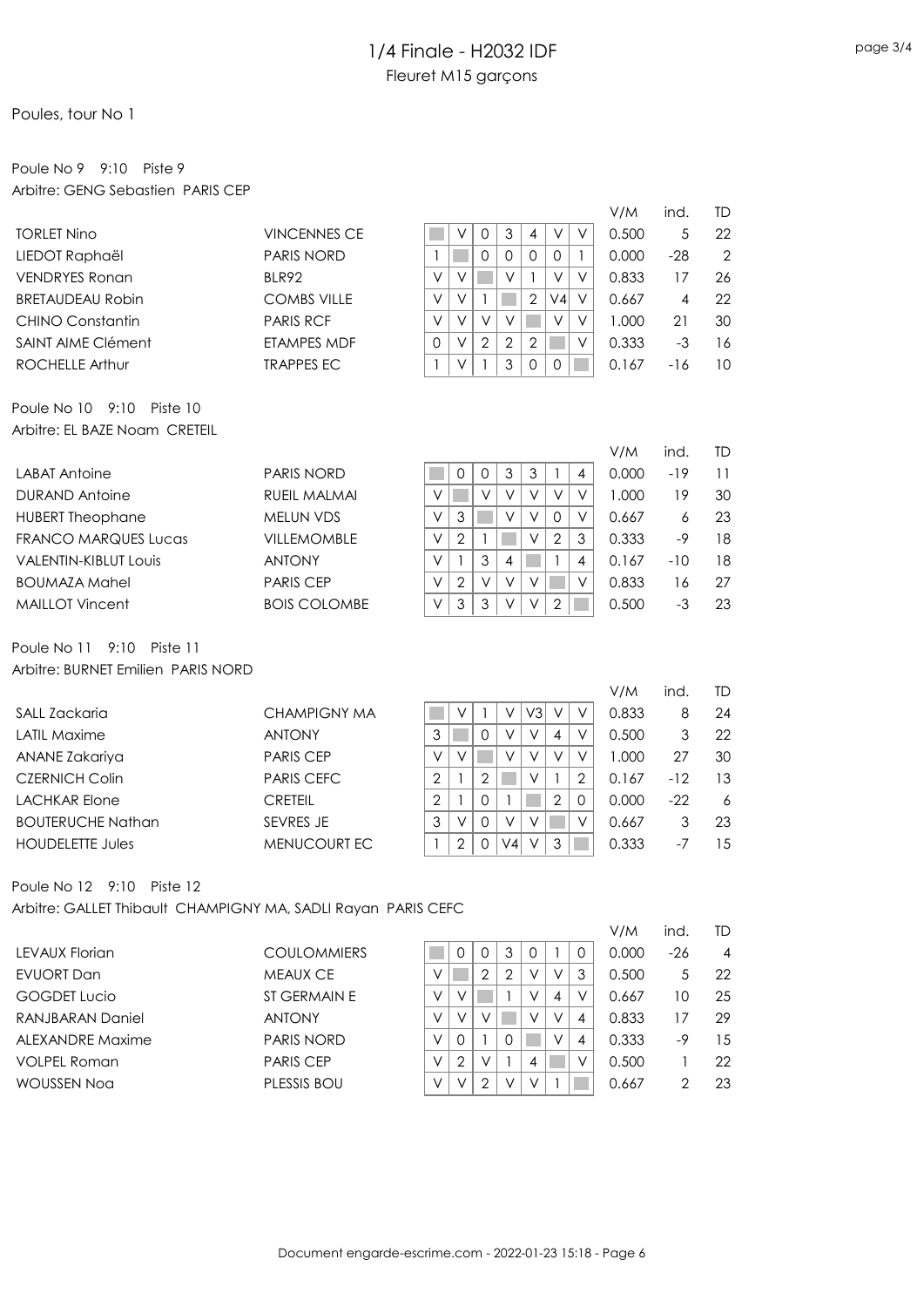### Poules, tour No 1

## Poule No 13 9:10 Piste 13 Arbitre: RICHARD Fabien ANTONY

|                                              |                     |                                                                                             | V/M            | ind.           | TD |
|----------------------------------------------|---------------------|---------------------------------------------------------------------------------------------|----------------|----------------|----|
| <b>BROUARD Noah</b>                          | <b>CHAMPIGNY MA</b> | $\mathbf{2}$<br>V<br>$\vee$<br>V<br>4                                                       | 0.600          | 6              | 21 |
| <b>BAROUDI-BARBOT Liam</b>                   | MENUCOURT EC        | $\vee$<br>$\vee$<br>$\mathbf 0$<br>$\mathbf{2}$<br>$\vee$                                   | 0.600          | $-4$           | 17 |
| LE GOASCOZ Eliott                            | LE PECQ US          | 3<br>V<br>$\vee$<br>$\overline{2}$<br>$\mathbf{1}$                                          | 0.400          | $-1$           | 16 |
| <b>LORENZI CHAUSSADE William</b>             | VERSAILLES          | $\overline{2}$<br>3<br>$\mathbf{2}$<br>V<br>$\vee$                                          | 0.400          | $-2$           | 17 |
| <b>LEZINSKA Victor</b>                       | PARIS ST FRA        | $\vee$<br>$\vee$<br>$\overline{2}$<br>$\vee$<br>$\vee$                                      | 0.800          | $\,8\,$        | 22 |
| <b>GROUSSIN Benjamin</b>                     | <b>PARIS CEFC</b>   | $\overline{2}$<br>4<br>V<br>$\Omega$<br>$\overline{4}$                                      | 0.200          | $-7$           | 15 |
| Poule No 14 9:10<br>Piste 14                 |                     |                                                                                             |                |                |    |
| Arbitre: WIART Renaud CHAMPIGNY MA           |                     |                                                                                             |                |                |    |
|                                              |                     |                                                                                             | V/M            | ind.           | TD |
| PLASSON Clément                              | <b>SURESNES CE</b>  | $\mathfrak{S}$<br>$\mathbf 0$<br>$\mathfrak 3$<br>1<br>$\mathbf 0$                          | 0.000          | $-18$          | 7  |
| <b>BOUILLON Erwann</b>                       | <b>MELUN VDS</b>    | $\vee$<br>$\vee$<br>$\vee$<br>$\vee$<br>V                                                   | 1.000          | 16             | 25 |
| <b>REY Yal</b>                               | <b>PARIS TA</b>     | $\vee$<br>$\vee$<br>$\mathbf{1}$<br>$\vee$<br>4                                             | 0.600          | 5              | 20 |
| <b>HEINTZ-LADRIERE Lazare</b>                | PARIS ST FRA        | $\overline{2}$<br>3<br>$\vee$<br>$\overline{2}$<br>$\mathbf{1}$                             | 0.200          | $-7$           | 13 |
| <b>HAENTJENS Argan</b>                       | BLR92               | $\overline{2}$<br>$\vee$<br>0<br>$\vee$<br>$\vee$                                           | 0.600          | $\mathbf{2}$   | 17 |
| <b>CORTINOVIS Gaspard</b>                    | <b>ANTONY</b>       | $\vee$<br>3<br>$\vee$<br>$\overline{2}$<br>V                                                | 0.600          | $\overline{2}$ | 20 |
| Poule No 15 9:10<br>Piste 15                 |                     |                                                                                             |                |                |    |
| Arbitre: BIBRON Axel ANTONY                  |                     |                                                                                             |                |                |    |
|                                              |                     |                                                                                             | V/M            | ind.           | TD |
| <b>CHAMPFRAULT Mathias</b>                   | <b>CRETEIL</b>      | $\ensuremath{\mathsf{3}}$<br>$\sqrt{2}$<br>1<br>٧<br>V<br>V                                 | 0.500          | $-2$           | 21 |
| <b>TESSON Julien</b>                         | ST GERMAIN E        | $\vee$<br>$\vee$<br>$\vee$<br>$\vee$<br>$\vee$<br>V                                         | 1.000          | 15             | 30 |
| <b>BOUCHE Matthias</b>                       | VILLEMOMBLE         | $\vee$<br>$\vee$<br>$\overline{\mathcal{A}}$<br>$\vee$<br>$\mathbf{1}$<br>$\mathbf{1}$      | 0.500          | $\mathbf 0$    | 21 |
| GUO Zhanyi                                   | <b>TRAPPES EC</b>   | $\overline{2}$<br>$\mathfrak 3$<br>3<br>$\overline{4}$<br>V<br>0                            | 0.167          | $-9$           | 17 |
| <b>MAUMY Arsène</b>                          | <b>PARIS TA</b>     | $\sqrt{2}$<br>$\overline{2}$<br>$\vee$<br>$\vee$<br>$\mathbf{1}$<br>$\mathfrak{Z}$          | 0.333          | -8             | 18 |
| <b>BOUGON Pierre-Louis</b>                   | VERSAILLES          | $\overline{2}$<br>$\overline{2}$<br>$\overline{2}$<br>$\vee$<br>$\mathbf{2}$<br>$\mathbf 0$ | 0.167          | $-15$          | 13 |
| PLATOV Andreï                                | PARIS NORD          | V<br>V<br>$\overline{4}$<br>V<br>V<br>V                                                     | 0.833          | 19             | 29 |
| Poule No 16 9:10<br>Piste 16                 |                     |                                                                                             |                |                |    |
| Arbitre: NATAF Yann PARIS ST FRA             |                     |                                                                                             |                |                |    |
|                                              |                     |                                                                                             | V/M            | ind.           | TD |
| <b>TESSIER Liam</b>                          | SEVRES JE           | V3<br>$\mathbf{2}$<br>4<br>٧<br>4<br>V                                                      | 0.500          | 2              | 23 |
| <b>DUMAS Maxime</b>                          | PARIS CEP           | V<br>V<br>$\overline{2}$<br>V<br>V<br>1                                                     | 0.667          | 5              | 23 |
| NGUYEN QUANG Sacha                           | <b>VINCENNES CE</b> | $\overline{2}$<br>$\vee$<br>$\overline{2}$<br>$\vee 4$<br>V<br>4                            | 0.500          | $\mathbf{2}$   | 22 |
| <b>BOTZ Maximilien</b>                       |                     |                                                                                             |                |                | 26 |
|                                              | PARIS NORD          | 3<br>V<br>V<br>V<br>V<br>3                                                                  | 0.667          | 6              |    |
| <b>GRILLON Maxime</b>                        | VAL D ORGE          | V<br>2<br>3<br>V<br>4                                                                       | 0.333          | -6             | 20 |
| <b>BONOMO Aurel</b><br><b>MOENS Corentin</b> | MEAUX CE            | $\mathfrak 3$<br>$\mathbf{2}$<br>$\mathbf{0}$<br>2<br>0<br>0<br>3                           | 0.000<br>0.833 | $-20$          | 7  |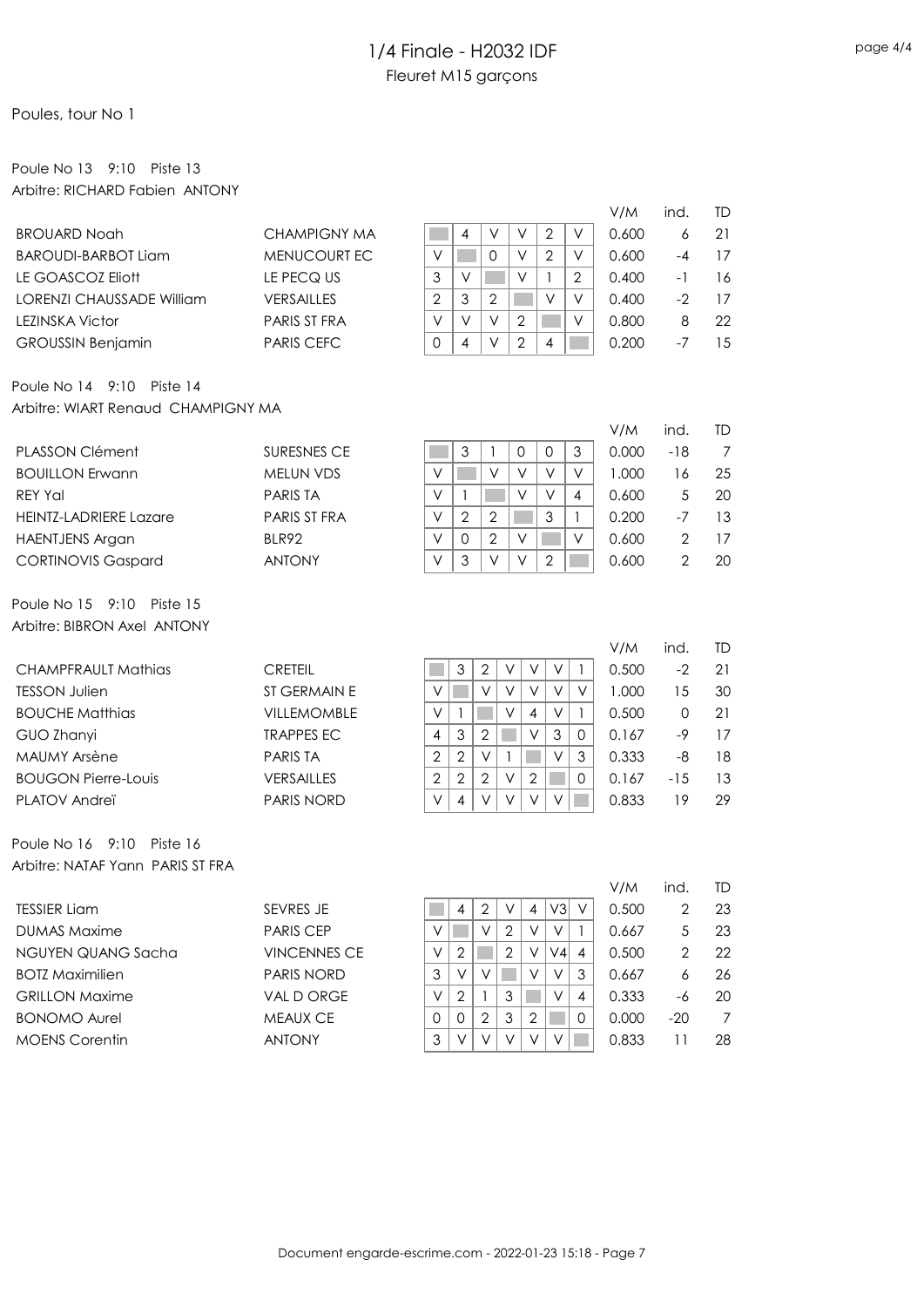### Classement à la fin des poules (ordre des rangs - 109 tireurs)

| rang           | nom prénom                | club                | V/M   | ind.           | TD |
|----------------|---------------------------|---------------------|-------|----------------|----|
| 1              | <b>TAN Lucas</b>          | <b>PARIS CEP</b>    | 1.000 | 28             | 30 |
| $\overline{2}$ | ANANE Zakariya            | <b>PARIS CEP</b>    | 1.000 | 27             | 30 |
| 3              | LISBOA DE SOUSA Esteban   | <b>ANTONY</b>       | 1.000 | 26             | 30 |
| 4              | <b>WATSON Guillaume</b>   | MELUN VDS           | 1.000 | 25             | 30 |
| 5              | <b>CHINO Constantin</b>   | <b>PARIS RCF</b>    | 1.000 | 21             | 30 |
| 6              | <b>ANATRELLA Malo</b>     | <b>TEAM FLEURET</b> | 1.000 | 20             | 30 |
| 7              | <b>DURAND Antoine</b>     | RUEIL MALMAI        | 1.000 | 19             | 30 |
| 8              | <b>BOUILLON Erwann</b>    | MELUN VDS           | 1.000 | 16             | 25 |
| 9              | <b>TESSON Julien</b>      | ST GERMAIN E        | 1.000 | 15             | 30 |
| 10             | PLATOV Andreï             | PARIS NORD          | 0.833 | 19             | 29 |
| 11             | RANJBARAN Daniel          | <b>ANTONY</b>       | 0.833 | 17             | 29 |
| 12             | RACAPE Leonardo           | <b>PARIS CEP</b>    | 0.833 | 17             | 28 |
| 13             | <b>VENDRYES Ronan</b>     | BLR92               | 0.833 | 17             | 26 |
| 4              | <b>BOUMAZA Mahel</b>      | <b>PARIS CEP</b>    | 0.833 | 16             | 27 |
| 15             | <b>MARIN Elie</b>         | BLR92               | 0.833 | 16             | 26 |
| 16             | <b>BRASSEUR Kerian</b>    | MELUN VDS           | 0.833 | 15             | 28 |
| 17             | <b>BLANCHARD Léo</b>      | <b>ANTONY</b>       | 0.833 | 13             | 26 |
| 18             | <b>MOENS Corentin</b>     | <b>ANTONY</b>       | 0.833 | 11             | 28 |
| 18             | NGUYEN-MARTINET Liam      | BLR92               | 0.833 | 11             | 28 |
| 20             | LASSALLE Léo              | VAL D ORGE          | 0.833 | 10             | 27 |
| 21             | SALL Zackaria             | <b>CHAMPIGNY M</b>  | 0.833 | 8              | 24 |
|                | 22 LENOBLE Benoit         | MELUN VDS           | 0.800 | 13             | 23 |
| 23             | <b>SABLIERE Baptiste</b>  | PARIS ST FRA        | 0.800 | 9              | 22 |
| 24             | <b>LEZINSKA Victor</b>    | PARIS ST FRA        | 0.800 | 8              | 22 |
| 25             | <b>CLARET Gaspard</b>     | <b>PARIS CEP</b>    | 0.667 | 12             | 25 |
| 26             | AUDEL DELBE Kelyan        | <b>MELUN VDS</b>    | 0.667 | 11             | 25 |
| 27             | <b>LACROIX Antonin</b>    | NOGENT LE PX        | 0.667 | 10             | 27 |
| 28             | <b>GOGDET Lucio</b>       | ST GERMAIN E        | 0.667 | 10             | 25 |
| 29             | <b>MICHEL Arthur</b>      | <b>PARIS CEP</b>    | 0.667 | 8              | 25 |
| 30             | <b>COTARD Robin</b>       | <b>CRETEIL</b>      | 0.667 | 7              | 27 |
| 31             | <b>PAGES Esteban</b>      | <b>PARIS NORD</b>   | 0.667 | 7              | 25 |
| 32             | RIVIERE Till              | <b>ANTONY</b>       | 0.667 | 7              | 24 |
| 33             | <b>BOTZ Maximilien</b>    | <b>PARIS NORD</b>   | 0.667 | 6              | 26 |
| 34             | <b>GIBERGUES Philippe</b> | ST GERMAIN E        | 0.667 | 6              | 23 |
| 34             | <b>HUBERT Theophane</b>   | <b>MELUN VDS</b>    | 0.667 | 6              | 23 |
| 36             | <b>GOURDAIN Paul</b>      | <b>VERSAILLES</b>   | 0.667 | 6              | 22 |
| 37             | <b>DUMAS Maxime</b>       | <b>PARIS CEP</b>    | 0.667 | 5              | 23 |
| 38             | <b>BRETAUDEAU Robin</b>   | <b>COMBS VILLE</b>  | 0.667 | 4              | 22 |
| 39             | <b>DESJOURS Eloi</b>      | <b>PARISTA</b>      | 0.667 | 3              | 26 |
| 40             | <b>BOUTERUCHE Nathan</b>  | SEVRES JE           | 0.667 | 3              | 23 |
| 41             | <b>ZUK Jean Paul</b>      | PARIS ESC           | 0.667 | 3              | 20 |
| 42             | <b>WOUSSEN Noa</b>        | PLESSIS BOU         | 0.667 | $\overline{2}$ | 23 |
| 43             | <b>CARON Hugo</b>         | BLR92               | 0.667 | -1             | 19 |
| 44             | <b>BROUARD Noah</b>       | <b>CHAMPIGNY M</b>  | 0.600 | 6              | 21 |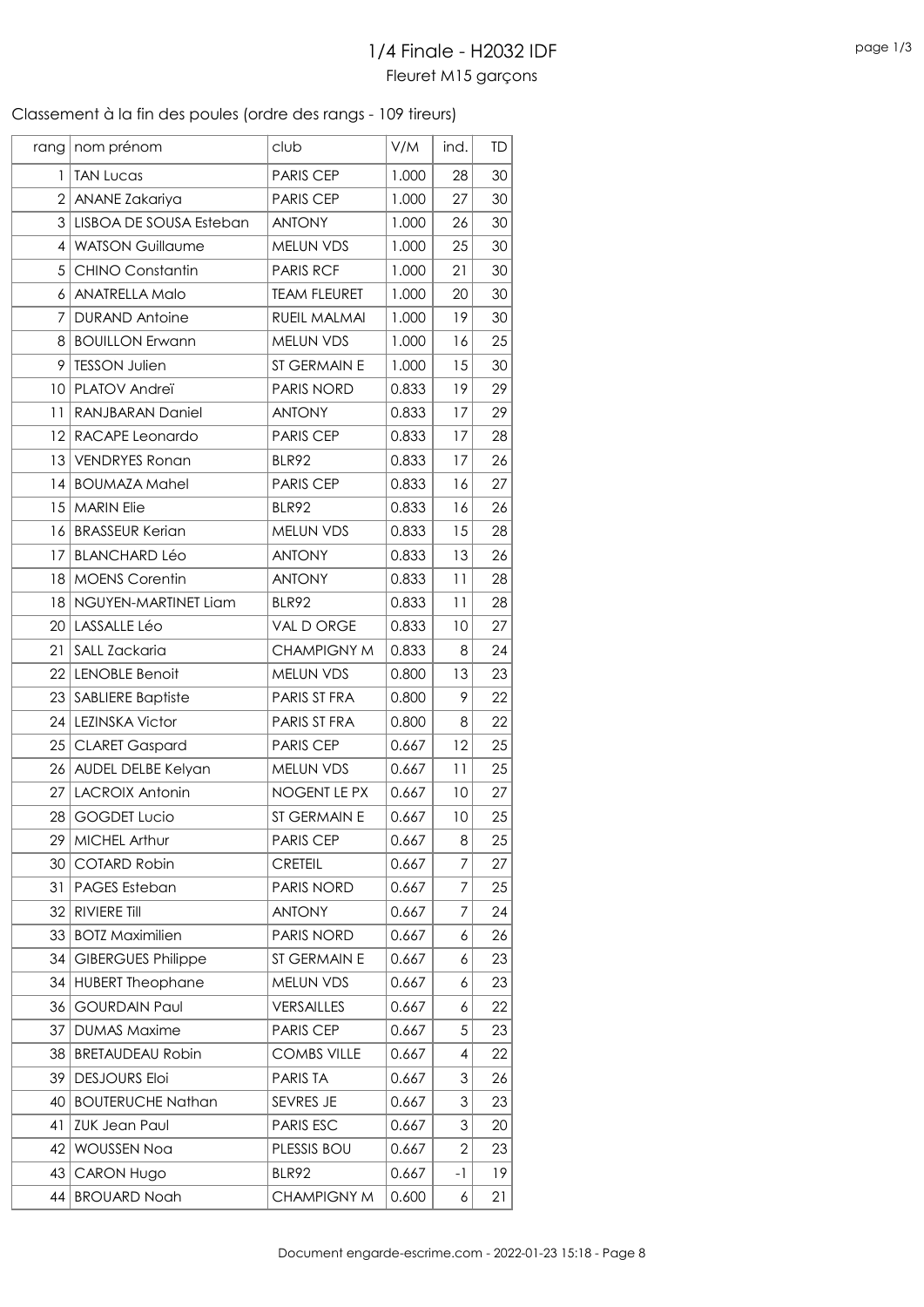### Classement à la fin des poules (ordre des rangs - 109 tireurs)

|      | rang   nom prénom               | club                | V/M   | ind.           | TD |
|------|---------------------------------|---------------------|-------|----------------|----|
| 45   | <b>REY Yal</b>                  | <b>PARISTA</b>      | 0.600 | 5              | 20 |
| 46   | <b>ROY Gabriel</b>              | <b>MENNECY</b>      | 0.600 | 3              | 17 |
| 47   | <b>CORTINOVIS Gaspard</b>       | <b>ANTONY</b>       | 0.600 | $\overline{2}$ | 20 |
| 48   | <b>HAENTJENS Argan</b>          | BLR92               | 0.600 | $\overline{2}$ | 17 |
| 49   | <b>LAYANI Ilan</b>              | LE PERREUX          | 0.600 | $-1$           | 17 |
| 50   | <b>BAROUDI-BARBOT Liam</b>      | MENUCOURT EC        | 0.600 | -4             | 17 |
| 51   | <b>MOUDIO PRISO Mathis</b>      | ETAMPES MDF         | 0.500 | 7              | 26 |
| 52   | <b>EVUORT Dan</b>               | <b>MEAUX CE</b>     | 0.500 | 5              | 22 |
| 52   | <b>TORLET Nino</b>              | <b>VINCENNES CE</b> | 0.500 | 5              | 22 |
| 54   | <b>LATIL Maxime</b>             | <b>ANTONY</b>       | 0.500 | 3              | 22 |
| 55   | <b>TESSIER Liam</b>             | SEVRES JE           | 0.500 | $\overline{2}$ | 23 |
| 56   | <b>BROZZI Corentin</b>          | <b>MEAUX CE</b>     | 0.500 | $\overline{2}$ | 22 |
| 56   | NGUYEN QUANG Sacha              | <b>VINCENNES CE</b> | 0.500 | $\overline{2}$ | 22 |
| 56   | <b>VUILLEMIN Paul</b>           | <b>ANTONY</b>       | 0.500 | $\overline{2}$ | 22 |
| 59   | <b>LUTON Silouane</b>           | <b>PARIS SUFFRE</b> | 0.500 | $\overline{2}$ | 19 |
| 60   | MURAWJOW Victor                 | PARIS ST FRA        | 0.500 | $\mathbf{1}$   | 22 |
| 60   | <b>VOLPEL Roman</b>             | <b>PARIS CEP</b>    | 0.500 | 1              | 22 |
| 62   | <b>ROBINET Samuel</b>           | <b>ANTONY</b>       | 0.500 | 0              | 22 |
| 63   | <b>BOUCHE Matthias</b>          | VILLEMOMBLE         | 0.500 | $\Omega$       | 21 |
| 64   | <b>BELISSA Simon</b>            | <b>MEAUX CE</b>     | 0.500 | -1             | 18 |
| 65   | <b>CHAMPFRAULT Mathias</b>      | <b>CRETEIL</b>      | 0.500 | $-2$           | 21 |
| 66   | <b>MAILLOT Vincent</b>          | <b>BOIS COLOMBE</b> | 0.500 | $-3$           | 23 |
| 67   | <b>HERICOTTE Swann</b>          | <b>COURBEVOIE</b>   | 0.500 | -4             | 19 |
| 68   | LE GOASCOZ Eliott               | LE PECQ US          | 0.400 | -1             | 16 |
| 69   | <b>LORENZI CHAUSSADE Willia</b> | <b>VERSAILLES</b>   | 0.400 | $-2$           | 17 |
| 70   | <b>BELLEMIN-COMTE Alexandr</b>  | <b>VILLE AVRAY</b>  | 0.333 | $-2$           | 19 |
| 71   | <b>SAINT AIME Clément</b>       | <b>ETAMPES MDF</b>  | 0.333 | $-3$           | 16 |
| 72   | LEPAROUX Jean                   | <b>PARIS SUFFRE</b> | 0.333 | $-4$           | 19 |
| 73   | <b>GRILLON Maxime</b>           | VAL D ORGE          | 0.333 | -6             | 20 |
| 74   | <b>HOUDELETTE Jules</b>         | MENUCOURT EC        | 0.333 | $-7$           | 15 |
| 75 I | <b>MAUMY Arsène</b>             | PARIS TA            | 0.333 | -8             | 18 |
| 76   | <b>LUO Yigin</b>                | <b>CRETEIL</b>      | 0.333 | -8             | 17 |
| 76   | <b>MARTIN Gaspard</b>           | ST GERMAIN E        | 0.333 | -8             | 17 |
| 78   | <b>ROYER Flavien</b>            | <b>COULOMMIERS</b>  | 0.333 | -8             | 16 |
| 79   | <b>FRANCO MARQUES Lucas</b>     | VILLEMOMBLE         | 0.333 | $-9$           | 18 |
| 80   | <b>ALEXANDRE Maxime</b>         | <b>PARIS NORD</b>   | 0.333 | -9             | 15 |
| 81   | FRIHA YAHIAOUI Mahdi            | <b>ANTONY</b>       | 0.333 | $-11$          | 15 |
| 82   | <b>GROUSSIN Benjamin</b>        | <b>PARIS CEFC</b>   | 0.200 | -7             | 15 |
| 83   | <b>ROBINET Lucas</b>            | <b>ANTONY</b>       | 0.200 | $-7$           | 14 |
| 84   | <b>HEINTZ-LADRIERE Lazare</b>   | PARIS ST FRA        | 0.200 | -7             | 13 |
| 85   | <b>BERNARD GOMES Guillaum</b>   | <b>CHAMPIGNY M</b>  | 0.167 | -9             | 19 |
| 86   | GUO Zhanyi                      | <b>TRAPPES EC</b>   | 0.167 | -9             | 17 |
| 87   | <b>VALENTIN-KIBLUT LOUIS</b>    | <b>ANTONY</b>       | 0.167 | $-10$          | 18 |
| 88   | <b>CZERNICH Colin</b>           | PARIS CEFC          | 0.167 | $-12$          | 13 |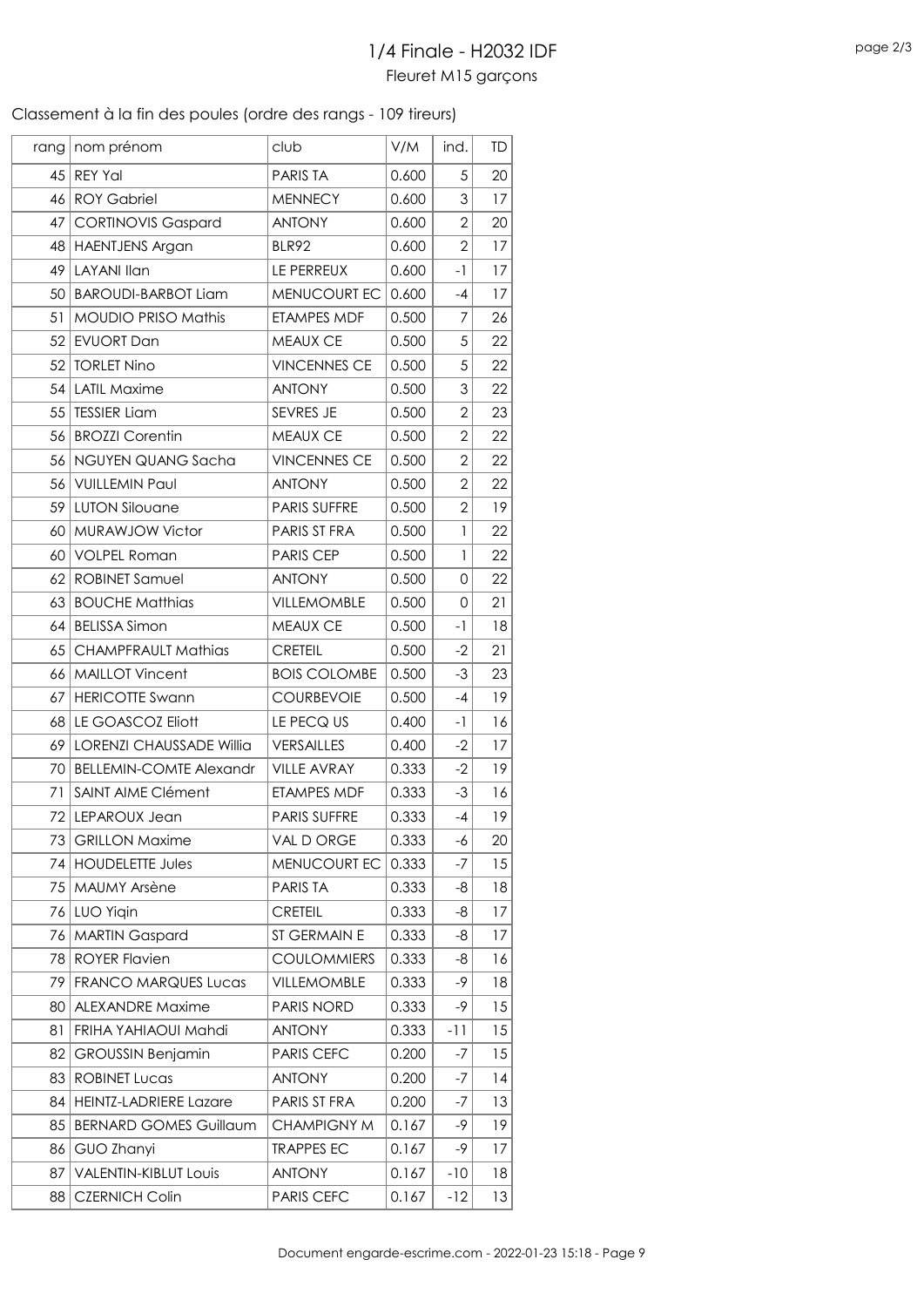| rang<br>89 | nom prénom                  | club                | V/M   | ind.  | TD             |
|------------|-----------------------------|---------------------|-------|-------|----------------|
|            |                             |                     |       |       |                |
|            | <b>BOYET Bastien</b>        | <b>MENNECY</b>      | 0.167 | $-13$ | 15             |
| 90         | <b>CAVAGNE Leandre</b>      | LE PERREUX          | 0.167 | $-14$ | 15             |
| 91         | <b>BOUGON Pierre-Louis</b>  | <b>VERSAILLES</b>   | 0.167 | $-15$ | 13             |
| 92         | <b>RARANG Denver-Marius</b> | <b>PARIS SUFFRE</b> | 0.167 | $-16$ | 13             |
| 93         | <b>GUILLOU Ambroise</b>     | <b>ANTONY</b>       | 0.167 | $-16$ | 10             |
| 93         | <b>ROCHELLE Arthur</b>      | <b>TRAPPES EC</b>   | 0.167 | $-16$ | 10             |
| 95         | <b>GOUZIK Théodore</b>      | <b>PARIS CEFC</b>   | 0.167 | $-17$ | 12             |
| 96         | <b>GAUDUCHEAU Raphael</b>   | <b>RAMBOUILLET</b>  | 0.167 | $-17$ | 11             |
| 97         | <b>AVELINE Théo</b>         | <b>MEAUX CE</b>     | 0.167 | $-18$ | 11             |
| 97         | DE LAUZON Augustin          | PARIS ST FRA        | 0.167 | $-18$ | 11             |
| 99         | <b>RAVEL Thomas</b>         | PARIS EP15          | 0.000 | $-17$ | 8              |
| 100        | <b>PLASSON Clément</b>      | SURESNES CE         | 0.000 | $-18$ | $\overline{7}$ |
| 101        | <b>LABAT Antoine</b>        | <b>PARIS NORD</b>   | 0.000 | $-19$ | 11             |
| 102        | <b>KARSENTHY Solal</b>      | <b>PARIS NORD</b>   | 0.000 | $-20$ | 10             |
| 103        | <b>BONOMO Aurel</b>         | <b>MEAUX CE</b>     | 0.000 | $-20$ | $\overline{7}$ |
| 104        | <b>GUITELMAN Killian</b>    | <b>COULOMMIERS</b>  | 0.000 | $-22$ | 8              |
| 105        | <b>LACHKAR Elone</b>        | <b>CRETEIL</b>      | 0.000 | $-22$ | 6              |
| 106        | <b>URSENBACH Martin</b>     | <b>CRETEIL</b>      | 0.000 | $-23$ | 7              |
| 107        | <b>LACROIX Agostino</b>     | <b>PARIS SCUF</b>   | 0.000 | $-25$ | 5              |
| 108        | <b>LEVAUX Florian</b>       | <b>COULOMMIERS</b>  | 0.000 | $-26$ | 4              |
| 109        | LIEDOT Raphaël              | <b>PARIS NORD</b>   | 0.000 | $-28$ | $\overline{2}$ |

#### Classement à la fin des poules (ordre des rangs - 109 tireurs)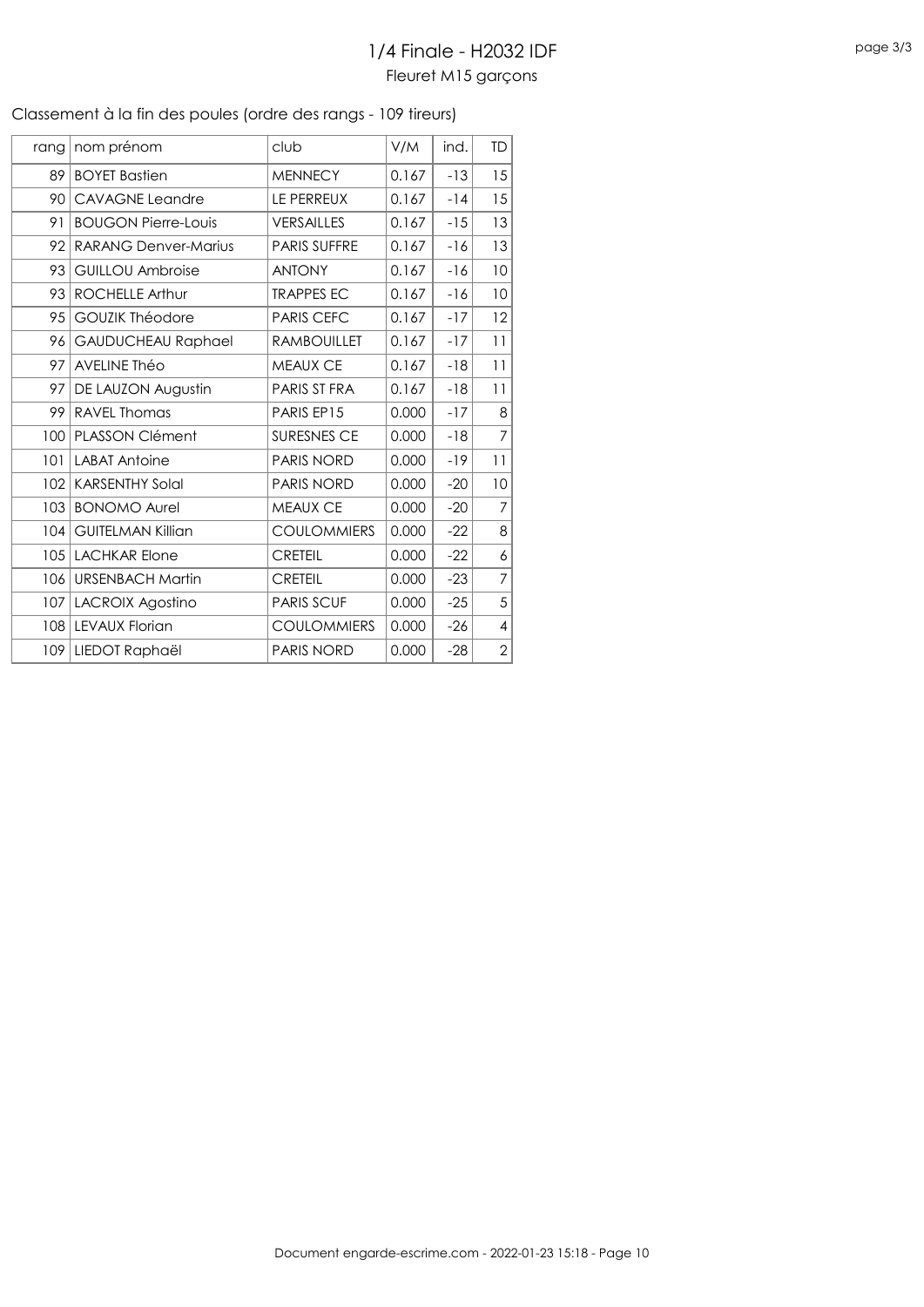|    | Tableau de 128             |                     | Tableau de 64                  | Tableau de 32                  |                              |
|----|----------------------------|---------------------|--------------------------------|--------------------------------|------------------------------|
| -1 | <b>TAN Lucas</b>           | <b>PARIS CEP</b>    |                                |                                |                              |
|    | 128 ---------              |                     | <b>TAN Lucas</b>               |                                |                              |
| 65 | <b>CHAMPFRAULT Mathias</b> | <b>CRETEIL</b>      |                                | <b>TAN Lucas</b><br>10/2       |                              |
| 64 | <b>BELISSA Simon</b>       | MEAUX CE            | <b>BELISSA Simon</b>           |                                |                              |
| 33 | <b>BOTZ Maximilien</b>     | <b>PARIS NORD</b>   | 10/8                           |                                | <b>TAN Lucas</b>             |
| 96 | <b>GAUDUCHEAU Raphael</b>  | <b>RAMBOUILLET</b>  | <b>BOTZ Maximilien</b>         |                                | 10/6                         |
| 97 | AVELINE Théo               | MEAUX CE            | 10/3                           | <b>RIVIERE Till</b>            |                              |
|    | 32 RIVIERE Till            | <b>ANTONY</b>       | RIVIERE Till                   | 10/4                           |                              |
| 17 | <b>BLANCHARD Léo</b>       | <b>ANTONY</b>       | 10/0                           |                                |                              |
|    |                            |                     | <b>BLANCHARD Léo</b>           |                                |                              |
|    | $112$ --------             |                     |                                | <b>BLANCHARD Léo</b>           |                              |
| 81 | FRIHA YAHIAOUI Mahdi       | <b>ANTONY</b>       | <b>HAENTJENS Argan</b>         | 10/5                           |                              |
| 48 | HAENTJENS Argan            | BLR92               | 10/9                           |                                | <b>BRASSEUR Kerian</b>       |
| 49 | LAYANI Ilan                | LE PERREUX          | <b>ALEXANDRE Maxime</b>        |                                | 10/5                         |
| 80 | ALEXANDRE Maxime           | <b>PARIS NORD</b>   | 10/4                           | <b>BRASSEUR Kerian</b>         |                              |
|    | $113$ --------             |                     | <b>BRASSEUR Kerian</b>         | 10/4                           |                              |
| 16 | <b>BRASSEUR Kerian</b>     | MELUN VDS           |                                |                                |                              |
| 9  | <b>TESSON Julien</b>       | ST GERMAIN E        | <b>TESSON Julien</b>           |                                |                              |
|    | $120$ --------             |                     |                                | <b>TESSON Julien</b>           |                              |
| 73 | <b>GRILLON Maxime</b>      | VAL D ORGE          |                                | 10/9                           |                              |
| 56 | <b>VUILLEMIN Paul</b>      | <b>ANTONY</b>       | <b>VUILLEMIN Paul</b><br>10/3  |                                |                              |
| 41 | ZUK Jean Paul              | <b>PARIS ESC</b>    |                                |                                | <b>TESSON Julien</b><br>10/6 |
| 88 | <b>CZERNICH Colin</b>      | PARIS CEFC          | <b>CZERNICH Colin</b><br>8/7   |                                |                              |
|    | 105 LACHKAR Elone          | <b>CRETEIL</b>      |                                | <b>LEZINSKA Victor</b><br>10/4 |                              |
| 24 | <b>LEZINSKA Victor</b>     | PARIS ST FRA        | <b>LEZINSKA Victor</b><br>10/2 |                                |                              |
| 25 | <b>CLARET Gaspard</b>      | PARIS CEP           |                                |                                |                              |
|    | 104 GUITELMAN Killian      | <b>COULOMMIERS</b>  | <b>CLARET Gaspard</b>          |                                |                              |
| 89 | <b>BOYET Bastien</b>       | <b>MENNECY</b>      | 10/2                           | <b>CLARET Gaspard</b>          |                              |
| 40 | <b>BOUTERUCHE Nathan</b>   | SEVRES JE           | <b>BOUTERUCHE Nathan</b>       | 10/9                           |                              |
| 57 | NGUYEN QUANG Sacha         | <b>VINCENNES CE</b> | 10/9                           |                                | <b>BOUILLON Erwann</b>       |
|    |                            |                     | NGUYEN QUANG Sacha             |                                | 10/1                         |
| 72 | LEPAROUX Jean              | PARIS SUFFRE        | 10/3                           | <b>BOUILLON Erwann</b>         |                              |
|    | $121$ ---------            |                     | <b>BOUILLON Erwann</b>         | 10/3                           |                              |
| 8  | <b>BOUILLON Erwann</b>     | MELUN VDS           |                                |                                |                              |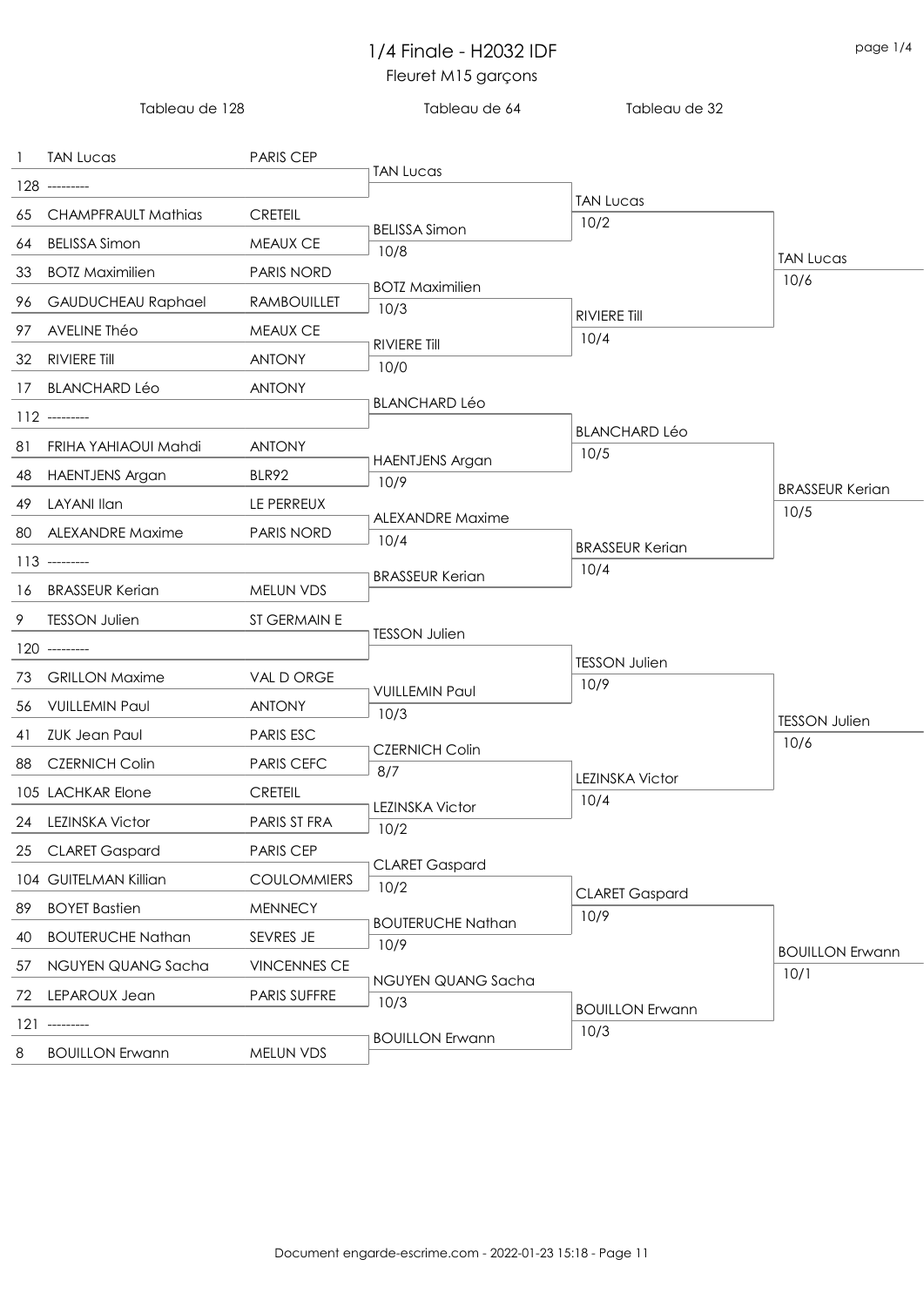|   | Tableau de 128                          |                     | Tableau de 64                            | Tableau de 32                   |                         |
|---|-----------------------------------------|---------------------|------------------------------------------|---------------------------------|-------------------------|
|   | 5 CHINO Constantin                      | <b>PARIS RCF</b>    |                                          |                                 |                         |
|   | 124 ---------                           |                     | <b>CHINO Constantin</b>                  |                                 |                         |
|   | 69 LORENZI CHAUSSADE William VERSAILLES |                     |                                          | <b>CHINO Constantin</b><br>10/3 |                         |
|   | 60 MURAWJOW Victor                      | PARIS ST FRA        | <b>LORENZI CHAUSSADE William</b><br>10/5 |                                 |                         |
|   | 37 DUMAS Maxime                         | <b>PARIS CEP</b>    |                                          |                                 | <b>CHINO Constantin</b> |
|   | 92 RARANG Denver-Marius                 | <b>PARIS SUFFRE</b> | <b>DUMAS Maxime</b>                      |                                 | 10/3                    |
|   | 101 LABAT Antoine                       | <b>PARIS NORD</b>   | 10/6                                     | <b>DUMAS Maxime</b>             |                         |
|   | 28 GOGDET Lucio                         | ST GERMAIN E        | <b>GOGDET Lucio</b>                      | 10/8                            |                         |
|   | 21 SALL Zackaria                        | <b>CHAMPIGNY MA</b> | 10/4                                     |                                 |                         |
|   | 108 LEVAUX Florian                      | <b>COULOMMIERS</b>  | SALL Zackaria                            |                                 |                         |
|   | 85 BERNARD GOMES Guillaume CHAMPIGNY MA |                     | 10/1                                     | <b>BROUARD Noah</b>             |                         |
|   | 44 BROUARD Noah                         | <b>CHAMPIGNY MA</b> | <b>BROUARD Noah</b>                      | 10/4                            |                         |
|   | 53 TORLET Nino                          | <b>VINCENNES CE</b> | 10/3                                     |                                 | <b>BROUARD Noah</b>     |
|   | 76 LUO Yiqin                            | <b>CRETEIL</b>      | <b>TORLET Nino</b>                       |                                 | 10/3                    |
|   |                                         |                     | 10/8                                     | RACAPE Leonardo                 |                         |
|   | $117$ --------                          |                     | RACAPE Leonardo                          | 10/2                            |                         |
|   | 12 RACAPE Leonardo                      | <b>PARIS CEP</b>    |                                          |                                 |                         |
|   | 13 VENDRYES Ronan                       | BLR92               | <b>VENDRYES Ronan</b>                    |                                 |                         |
|   | $116$ --------                          |                     |                                          | <b>VENDRYES Ronan</b>           |                         |
|   | 77 MARTIN Gaspard                       | ST GERMAIN E        | <b>EVUORT Dan</b>                        | 10/1                            |                         |
|   | 52 EVUORT Dan                           | MEAUX CE            | 10/6                                     |                                 | <b>VENDRYES Ronan</b>   |
|   | 45 REY Yal                              | <b>PARIS TA</b>     | <b>REY Yal</b>                           |                                 | 10/8                    |
|   | 84 HEINTZ-LADRIERE Lazare               | PARIS ST FRA        | 10/5                                     | <b>REY Yal</b>                  |                         |
|   | 109 LIEDOT Raphaël                      | PARIS NORD          | LASSALLE Léo                             | 10/8                            |                         |
|   | 20 LASSALLE Léo                         | VAL D ORGE          | 10/0                                     |                                 |                         |
|   | 29 MICHEL Arthur                        | PARIS CEP           | PLASSON Clément                          |                                 |                         |
|   | 100 PLASSON Clément                     | SURESNES CE         | 10/7                                     | PLASSON Clément                 |                         |
|   | 93 ROCHELLE Arthur                      | <b>TRAPPES EC</b>   | <b>GOURDAIN Paul</b>                     | 10/5                            |                         |
|   | 36 GOURDAIN Paul                        | VERSAILLES          | 10/0                                     |                                 | <b>WATSON Guillaume</b> |
|   | 61 VOLPEL Roman                         | PARIS CEP           | <b>VOLPEL Roman</b>                      |                                 | 10/0                    |
|   | 68 LE GOASCOZ Eliott                    | LE PECQ US          | 9/8                                      |                                 |                         |
|   | $125$ ---------                         |                     |                                          | <b>WATSON Guillaume</b><br>10/5 |                         |
| 4 | <b>WATSON Guillaume</b>                 | MELUN VDS           | <b>WATSON Guillaume</b>                  |                                 |                         |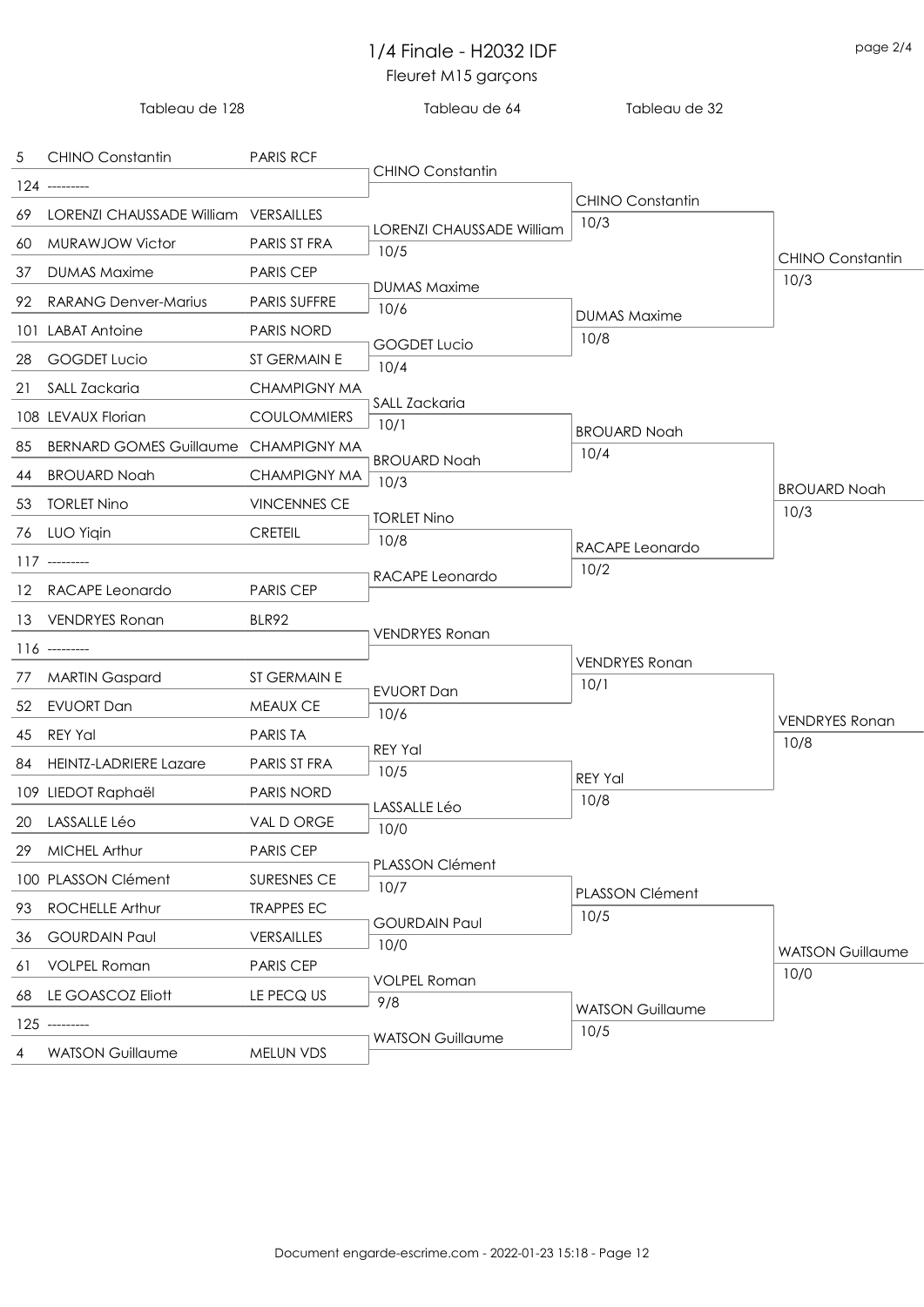|    | Tableau de 128                          |                     | Tableau de 64                     | Tableau de 32                   |                                     |
|----|-----------------------------------------|---------------------|-----------------------------------|---------------------------------|-------------------------------------|
|    | 3 LISBOA DE SOUSA Esteban               | <b>ANTONY</b>       |                                   |                                 |                                     |
|    | 126 ---------                           |                     | LISBOA DE SOUSA Esteban           |                                 |                                     |
|    | 67 HERICOTTE Swann                      | <b>COURBEVOIE</b>   |                                   | LISBOA DE SOUSA Esteban<br>10/0 |                                     |
|    | 62 ROBINET Samuel                       | <b>ANTONY</b>       | <b>HERICOTTE Swann</b><br>10/7    |                                 |                                     |
|    | 35 GIBERGUES Philippe                   | ST GERMAIN E        |                                   |                                 | <b>LISBOA DE SOUSA Este</b><br>10/1 |
|    | 94 GUILLOU Ambroise                     | <b>ANTONY</b>       | <b>GIBERGUES Philippe</b><br>10/2 |                                 |                                     |
|    | 99 RAVEL Thomas                         | PARIS EP15          |                                   | <b>GIBERGUES Philippe</b>       |                                     |
|    | 30 COTARD Robin                         | <b>CRETEIL</b>      | <b>COTARD Robin</b><br>10/4       | 10/7                            |                                     |
|    | 19 NGUYEN-MARTINET Liam                 | BLR92               |                                   |                                 |                                     |
|    | $110$ --------                          |                     | NGUYEN-MARTINET Liam              |                                 |                                     |
|    | 83 ROBINET Lucas                        | <b>ANTONY</b>       |                                   | NGUYEN-MARTINET Liam            |                                     |
|    | 46 ROY Gabriel                          | <b>MENNECY</b>      | <b>ROBINET Lucas</b>              | 10/5                            |                                     |
|    | 51 MOUDIO PRISO Mathis                  | ETAMPES MDF         | 10/5                              |                                 | <b>BOUMAZA Mahel</b>                |
|    |                                         |                     | <b>MOUDIO PRISO Mathis</b>        |                                 | 10/4                                |
|    | 78 ROYER Flavien                        | <b>COULOMMIERS</b>  | 10/1                              | <b>BOUMAZA Mahel</b>            |                                     |
|    | $115$ ---------                         |                     | <b>BOUMAZA Mahel</b>              | 10/5                            |                                     |
|    | 14 BOUMAZA Mahel                        | <b>PARIS CEP</b>    |                                   |                                 |                                     |
|    | 11 RANJBARAN Daniel                     | <b>ANTONY</b>       | <b>RANJBARAN Daniel</b>           |                                 |                                     |
|    | 118 --------                            |                     |                                   | <b>LATIL Maxime</b>             |                                     |
|    | 75 MAUMY Arsène                         | <b>PARIS TA</b>     | <b>LATIL Maxime</b>               | 10/9                            |                                     |
|    | 54 LATIL Maxime                         | <b>ANTONY</b>       | 10/5                              |                                 | <b>LATIL Maxime</b>                 |
|    | 43 CARON Hugo                           | BLR92               | GUO Zhanyi                        |                                 | 10/9                                |
|    | 86 GUO Zhanyi                           | <b>TRAPPES EC</b>   | 10/8                              | <b>LENOBLE Benoit</b>           |                                     |
|    | 107 LACROIX Agostino                    | <b>PARIS SCUF</b>   |                                   | 10/2                            |                                     |
|    | 22 LENOBLE Benoit                       | MELUN VDS           | <b>LENOBLE Benoit</b><br>10/0     |                                 |                                     |
|    | 27 LACROIX Antonin                      | NOGENT LE PX        |                                   |                                 |                                     |
|    | 102 KARSENTHY Solal                     | PARIS NORD          | <b>LACROIX Antonin</b><br>10/0    |                                 |                                     |
| 91 | <b>BOUGON Pierre-Louis</b>              | VERSAILLES          |                                   | <b>BRETAUDEAU Robin</b><br>10/8 |                                     |
|    | 38 BRETAUDEAU Robin                     | <b>COMBS VILLE</b>  | <b>BRETAUDEAU Robin</b><br>10/8   |                                 |                                     |
|    | 59 LUTON Silouane                       | PARIS SUFFRE        |                                   |                                 | <b>ANATRELLA Malo</b><br>10/2       |
|    | 70 BELLEMIN-COMTE Alexandre VILLE AVRAY |                     | <b>LUTON Silouane</b>             |                                 |                                     |
|    | $123$ ---------                         |                     | 10/4                              | <b>ANATRELLA Malo</b>           |                                     |
| 6  | <b>ANATRELLA Malo</b>                   | <b>TEAM FLEURET</b> | <b>ANATRELLA Malo</b>             | 10/3                            |                                     |
|    |                                         |                     |                                   |                                 |                                     |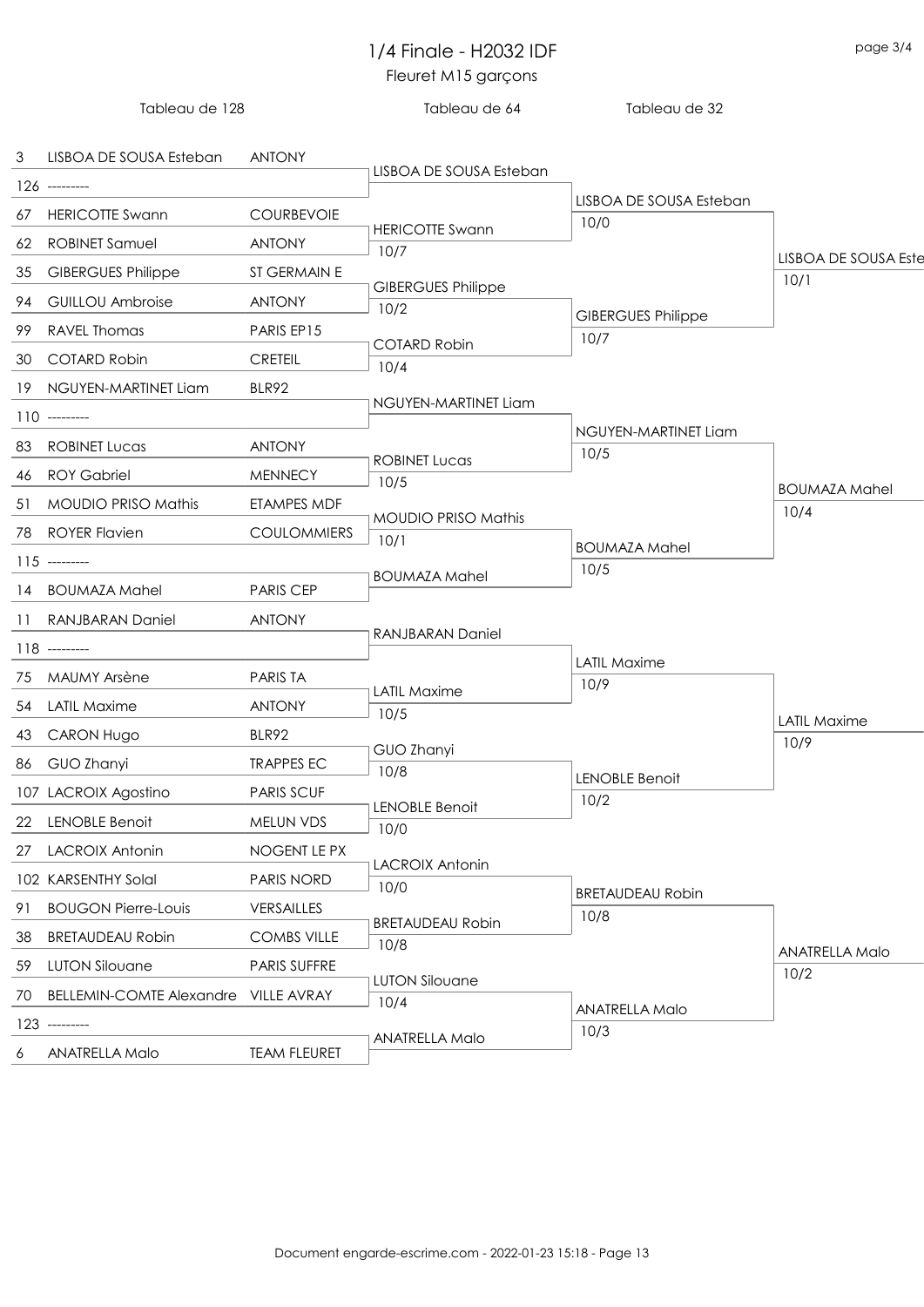|            | Tableau de 128           |                     | Tableau de 64                    | Tableau de 32                   |                        |
|------------|--------------------------|---------------------|----------------------------------|---------------------------------|------------------------|
| $7\degree$ | <b>DURAND Antoine</b>    | RUEIL MALMAI        | <b>DURAND Antoine</b>            |                                 |                        |
|            | $122$ ---------          |                     |                                  | <b>DURAND Antoine</b>           |                        |
|            | 71 SAINT AIME Clément    | ETAMPES MDF         | <b>BROZZI Corentin</b>           | 10/7                            |                        |
|            | 58 BROZZI Corentin       | MEAUX CE            | 10/6                             |                                 | AUDEL DELBE Kelyan     |
|            | 39 DESJOURS Eloi         | <b>PARIS TA</b>     |                                  |                                 | 10/8                   |
|            | 90 CAVAGNE Leandre       | LE PERREUX          | <b>DESJOURS Eloi</b><br>10/8     |                                 |                        |
|            | 103 BONOMO Aurel         | MEAUX CE            |                                  | AUDEL DELBE Kelyan<br>10/2      |                        |
|            | 26 AUDEL DELBE Kelyan    | MELUN VDS           | AUDEL DELBE Kelyan<br>10/6       |                                 |                        |
|            | 23 SABLIERE Baptiste     | PARIS ST FRA        |                                  |                                 |                        |
|            | 106 URSENBACH Martin     | <b>CRETEIL</b>      | <b>SABLIERE Baptiste</b><br>10/3 |                                 |                        |
|            | 87 VALENTIN-KIBLUT Louis | <b>ANTONY</b>       |                                  | <b>SABLIERE Baptiste</b>        |                        |
|            | 42 WOUSSEN Noa           | PLESSIS BOU         | <b>VALENTIN-KIBLUT LOUIS</b>     | 10/8                            |                        |
|            | 55 TESSIER Liam          | SEVRES JE           | 10/4                             |                                 | PLATOV Andreï          |
|            | 74 HOUDELETTE Jules      | MENUCOURT EC        | <b>TESSIER Liam</b>              |                                 | 10/1                   |
|            | 119 ---------            |                     | 10/4                             | PLATOV Andreï                   |                        |
|            | 10 PLATOV Andreï         | <b>PARIS NORD</b>   | PLATOV Andreï                    | 10/3                            |                        |
|            |                          |                     |                                  |                                 |                        |
|            | 15 MARIN Elie            | BLR92               | <b>MARIN Elie</b>                |                                 |                        |
|            | $114$ --------           |                     |                                  | <b>MARIN Elie</b>               |                        |
|            | 79 FRANCO MARQUES Lucas  | VILLEMOMBLE         | <b>FRANCO MARQUES Lucas</b>      | 10/1                            |                        |
|            | 50 BAROUDI-BARBOT Liam   | MENUCOURT EC        | 10/6                             |                                 | <b>MOENS Corentin</b>  |
|            | 47 CORTINOVIS Gaspard    | <b>ANTONY</b>       | <b>CORTINOVIS Gaspard</b>        |                                 | 10/7                   |
|            | 82 GROUSSIN Benjamin     | PARIS CEFC          | 10/5                             | <b>MOENS Corentin</b>           |                        |
|            | $111$ --------           |                     | <b>MOENS Corentin</b>            | 10/4                            |                        |
| 18         | <b>MOENS Corentin</b>    | <b>ANTONY</b>       |                                  |                                 |                        |
| 31         | PAGES Esteban            | <b>PARIS NORD</b>   |                                  |                                 |                        |
| 98         | DE LAUZON Augustin       | PARIS ST FRA        | PAGES Esteban<br>10/4            |                                 |                        |
| 95         | <b>GOUZIK Théodore</b>   | PARIS CEFC          |                                  | <b>HUBERT Theophane</b><br>10/5 |                        |
| 34         | <b>HUBERT Theophane</b>  | MELUN VDS           | <b>HUBERT Theophane</b><br>10/6  |                                 |                        |
| 63         | <b>BOUCHE Matthias</b>   | VILLEMOMBLE         |                                  |                                 | ANANE Zakariya<br>10/7 |
| 66         | <b>MAILLOT Vincent</b>   | <b>BOIS COLOMBE</b> | <b>MAILLOT Vincent</b><br>10/9   |                                 |                        |
|            | $127$ ---------          |                     |                                  | ANANE Zakariya                  |                        |
| 2          | ANANE Zakariya           | <b>PARIS CEP</b>    | ANANE Zakariya                   | 10/5                            |                        |
|            |                          |                     |                                  |                                 |                        |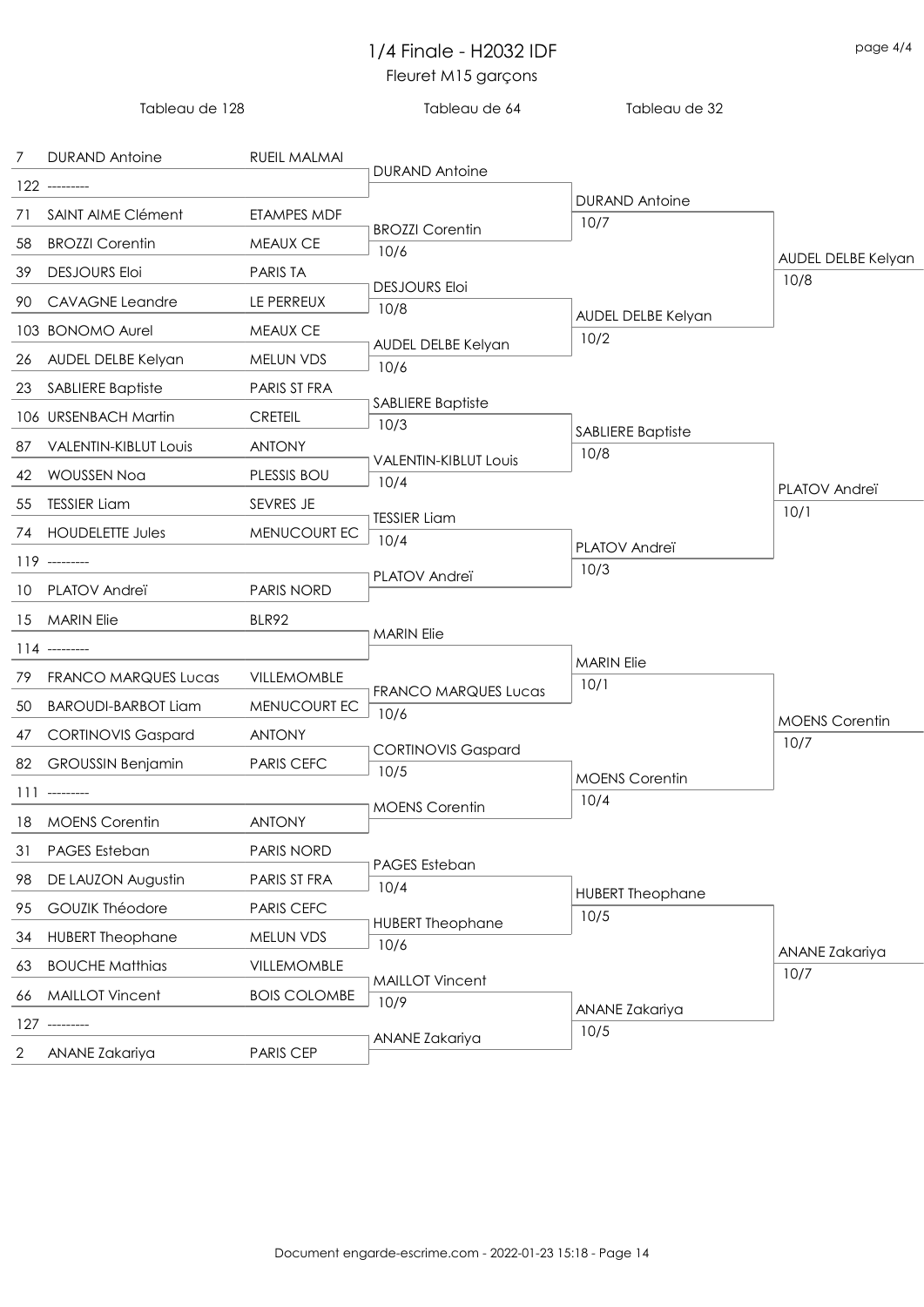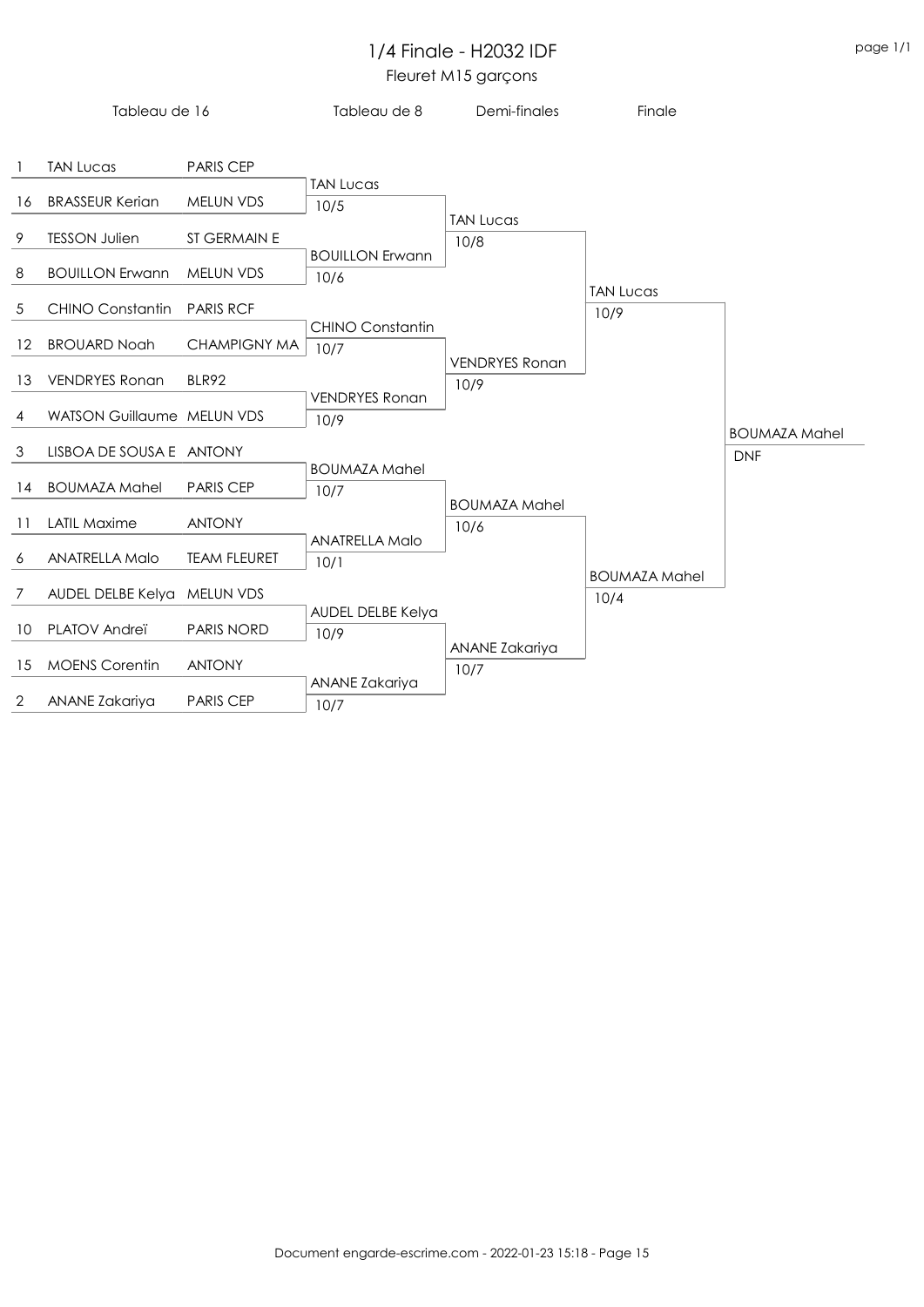### Classement général (ordre des rangs - 109 tireurs)

|    | rang   nom prénom         | club                |
|----|---------------------------|---------------------|
| 1  | <b>BOUMAZA Mahel</b>      | <b>PARIS CEP</b>    |
|    | 2 TAN Lucas               | <b>PARIS CEP</b>    |
|    | 3 ANANE Zakariya          | <b>PARIS CEP</b>    |
|    | 3 VENDRYES Ronan          | BLR92               |
|    | 5 CHINO Constantin        | <b>PARIS RCF</b>    |
|    | 6 ANATRELLA Malo          | <b>TEAM FLEURET</b> |
| 7  | <b>BOUILLON Erwann</b>    | MELUN VDS           |
|    | 8 AUDEL DELBE Kelyan      | MELUN VDS           |
|    | 9 LISBOA DE SOUSA Esteban | <b>ANTONY</b>       |
|    | 10   WATSON Guillaume     | MELUN VDS           |
|    | 11   TESSON Julien        | ST GERMAIN E        |
|    | 12 PLATOV Andreï          | <b>PARIS NORD</b>   |
|    | 13 BRASSEUR Kerian        | MELUN VDS           |
|    | 14 MOENS Corentin         | <b>ANTONY</b>       |
|    | 15 BROUARD Noah           | <b>CHAMPIGNY MA</b> |
|    | 16 LATIL Maxime           | <b>ANTONY</b>       |
|    | 17 DURAND Antoine         | RUEIL MALMAI        |
|    | 18 RACAPE Leonardo        | <b>PARIS CEP</b>    |
|    | 19   MARIN Elie           | <b>BLR92</b>        |
|    | 20 BLANCHARD Léo          | <b>ANTONY</b>       |
|    | 21   NGUYEN-MARTINET Liam | <b>BLR92</b>        |
|    | 22 LENOBLE Benoit         | MELUN VDS           |
|    | 23 SABLIERE Baptiste      | PARIS ST FRA        |
|    | 24 LEZINSKA Victor        | PARIS ST FRA        |
|    | 25 CLARET Gaspard         | <b>PARIS CEP</b>    |
|    | 26 RIVIERE TIII           | <b>ANTONY</b>       |
|    | 27 GIBERGUES Philippe     | ST GERMAIN E        |
|    | 27 HUBERT Theophane       | MELUN VDS           |
|    | 29   DUMAS Maxime         | <b>PARIS CEP</b>    |
|    | 30   BRETAUDEAU Robin     | <b>COMBS VILLE</b>  |
| 31 | <b>REY Yal</b>            | PARIS TA            |
|    | 32   PLASSON Clément      | SURESNES CE         |
|    | 33 RANJBARAN Daniel       | <b>ANTONY</b>       |
|    | 34 LASSALLE Léo           | <b>VAL D ORGE</b>   |
| 35 | <b>SALL Zackaria</b>      | CHAMPIGNY MA        |
|    | 36   LACROIX Antonin      | NOGENT LE PX        |
| 37 | <b>GOGDET Lucio</b>       | ST GERMAIN E        |
| 38 | <b>COTARD Robin</b>       | <b>CRETEIL</b>      |
|    | 39   PAGES Esteban        | <b>PARIS NORD</b>   |
| 40 | <b>BOTZ Maximilien</b>    | PARIS NORD          |
| 41 | <b>GOURDAIN Paul</b>      | <b>VERSAILLES</b>   |
|    | 42   DESJOURS Eloi        | PARIS TA            |
|    | 43 BOUTERUCHE Nathan      | SEVRES JE           |
|    | 44   CORTINOVIS Gaspard   | <b>ANTONY</b>       |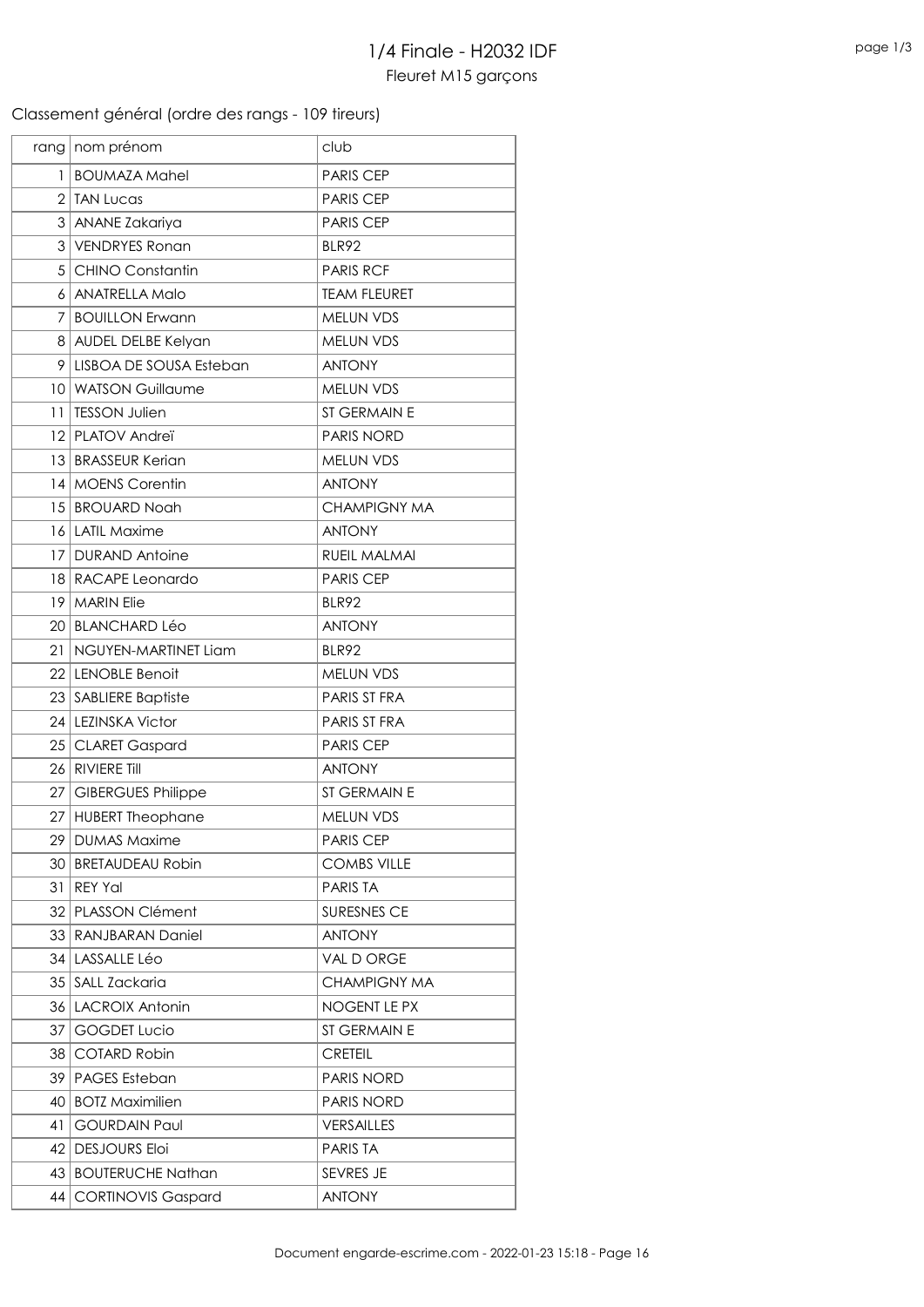### Classement général (ordre des rangs - 109 tireurs)

|     | rang   nom prénom               | club                |
|-----|---------------------------------|---------------------|
|     | 45 HAENTJENS Argan              | <b>BLR92</b>        |
|     | 46 MOUDIO PRISO Mathis          | <b>ETAMPES MDF</b>  |
|     | 47 EVUORT Dan                   | <b>MEAUX CE</b>     |
|     | 47   TORLET Nino                | <b>VINCENNES CE</b> |
|     | 49   TESSIER Liam               | SEVRES JE           |
|     | 50   BROZZI Corentin            | <b>MEAUX CE</b>     |
|     | 50 NGUYEN QUANG Sacha           | <b>VINCENNES CE</b> |
|     | 50 VUILLEMIN Paul               | <b>ANTONY</b>       |
|     | 53 LUTON Silouane               | PARIS SUFFRE        |
|     | 54   VOLPEL Roman               | <b>PARIS CEP</b>    |
|     | 55   BELISSA Simon              | MEAUX CE            |
|     | 56   MAILLOT Vincent            | <b>BOIS COLOMBE</b> |
|     | 57   HERICOTTE Swann            | <b>COURBEVOIE</b>   |
|     | 58 LORENZI CHAUSSADE William    | <b>VERSAILLES</b>   |
|     | 59 FRANCO MARQUES Lucas         | <b>VILLEMOMBLE</b>  |
|     | 60 ALEXANDRE Maxime             | <b>PARIS NORD</b>   |
|     | 61   ROBINET Lucas              | <b>ANTONY</b>       |
|     | 62 GUO Zhanyi                   | <b>TRAPPES EC</b>   |
|     | 63   VALENTIN-KIBLUT Louis      | <b>ANTONY</b>       |
|     | 64   CZERNICH Colin             | <b>PARIS CEFC</b>   |
|     | 65   MICHEL Arthur              | <b>PARIS CEP</b>    |
|     | 66 ZUK Jean Paul                | <b>PARIS ESC</b>    |
|     | 67 WOUSSEN Noa                  | PLESSIS BOU         |
|     | 68 CARON Hugo                   | BLR92               |
|     | 69 ROY Gabriel                  | <b>MENNECY</b>      |
|     | 70 LAYANI Ilan                  | LE PERREUX          |
|     | 71   BAROUDI-BARBOT Liam        | MENUCOURT EC        |
|     | 72 MURAWJOW Victor              | PARIS ST FRA        |
|     | 73 ROBINET Samuel               | <b>ANTONY</b>       |
|     | 74 BOUCHE Matthias              | VILLEMOMBLE         |
| 75  | <b>CHAMPFRAULT Mathias</b>      | <b>CRETEIL</b>      |
|     | 76 LE GOASCOZ Eliott            | LE PECQ US          |
| 77  | <b>BELLEMIN-COMTE Alexandre</b> | <b>VILLE AVRAY</b>  |
| 78  | <b>SAINT AIME Clément</b>       | ETAMPES MDF         |
|     | 79 LEPAROUX Jean                | PARIS SUFFRE        |
|     | 80 GRILLON Maxime               | VAL D ORGE          |
| 81  | <b>HOUDELETTE Jules</b>         | MENUCOURT EC        |
| 82. | MAUMY Arsène                    | <b>PARIS TA</b>     |
|     | 83 LUO Yigin                    | <b>CRETEIL</b>      |
| 83  | <b>MARTIN Gaspard</b>           | ST GERMAIN E        |
| 85  | <b>ROYER Flavien</b>            | <b>COULOMMIERS</b>  |
| 86  | FRIHA YAHIAOUI Mahdi            | <b>ANTONY</b>       |
| 87  | <b>GROUSSIN Benjamin</b>        | <b>PARIS CEFC</b>   |
|     | 88   HEINTZ-LADRIERE Lazare     | PARIS ST FRA        |